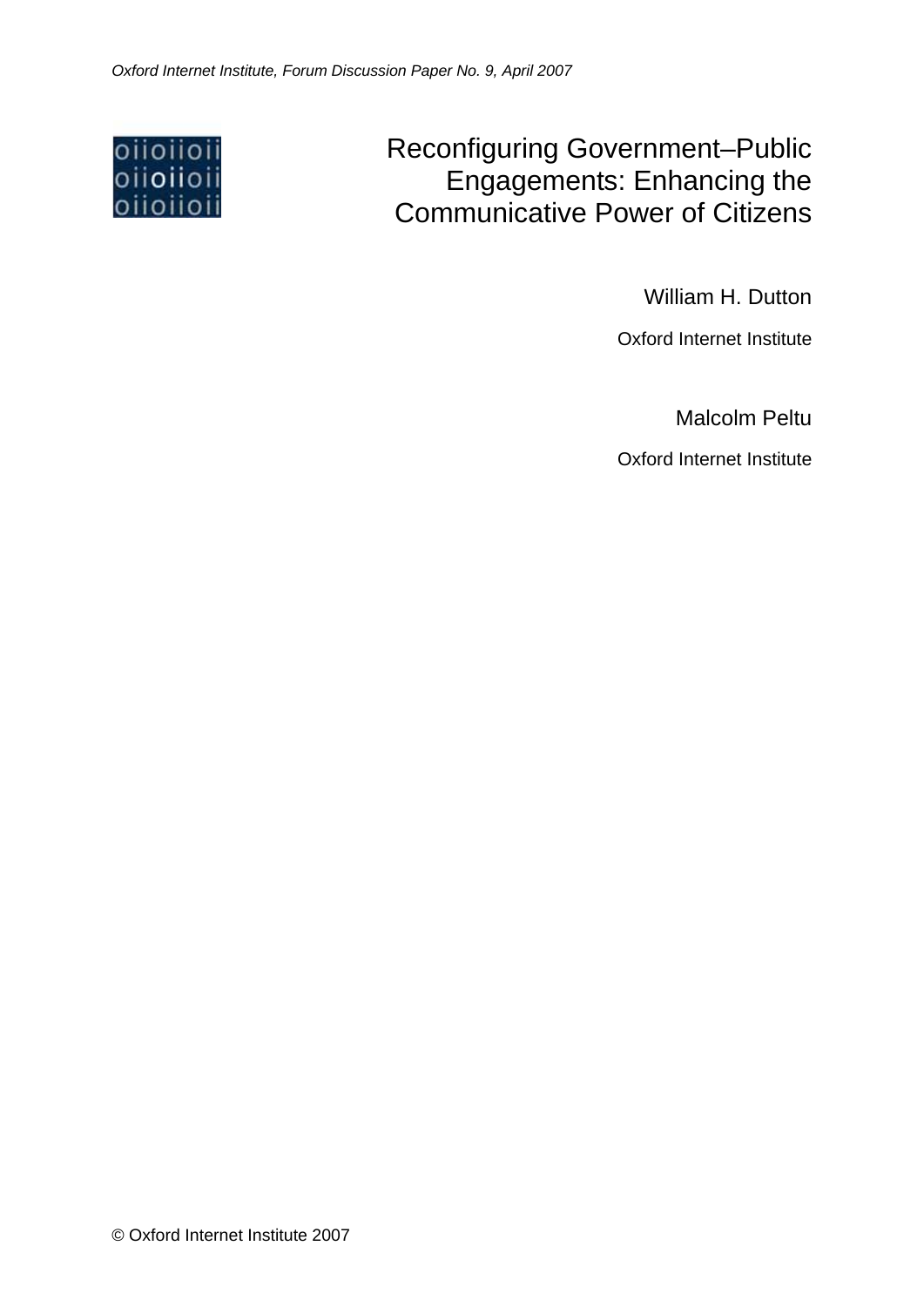## **Overview**

<span id="page-1-2"></span>In a speech to the Labour Party Conference in September 2006, UK Prime Minister Tony Blair highlighted the potential benefits that networked digital technologies could bring to government–citizen engagements:

Millions of people are ordering flights or books or other goods online, they are talking to their friends online, downloading music, all of it when they want to, not when the shop or office is open. The Google generation has moved beyond the idea of 9 to 5, closed on weekends and Bank Holidays. Today's technology is profoundly empowering. Of course public services are different. Their values are different. But today people won't accept a service handed down from on high. They want to shape it to their needs, and the reality of their lives.<sup>[1](#page-1-0)</sup>

The OII/Cabinet Office workshop 'Engaging with the Google Generation' on which this report is based sought to identify ways in which such innovations could help government to connect more effectively with citizens in consultative democratic processes and the design and delivery of public services. Participants in the workshop included Pat McFadden, Minister responsible for e-government, and members of the UK Cabinet Office and 10 Downing Street Web team, together with researchers studying the social and governance implications of digital networks and technologies.

The authors of the report are indebted to all participants, and particularly to Gloria Flowers, Ian Johnson, Saverio Romeo, Jo Twist and Jonathan Zittrain for their comments on an earlier draft. The expert, lively and questioning contributions of all participants provided a rich source for the paper. However, the meeting was held under 'Chatham House rules' and specific individuals have not been credited. The authors take sole responsibility for the interpretation of this material.

The workshop was organized by Oxford University's Oxford Internet Institute (OII) and the Cabinet Office.<sup>[2](#page-1-1)</sup> It was held at the OII on 19 December 2006. Suzanne Henry, Adham Tamer and Arthur Bullard of the OII events and technical teams enabled its smooth running.

1

<u>.</u>

<span id="page-1-1"></span><span id="page-1-0"></span>[www.labour.org.uk/index.php?id=news2005&ux\\_news%5Bid%5D=primeminister&cHash=7e84d2fbb8](http://www.labour.org.uk/index.php?id=news2005&ux_news%5Bid%5D=primeminister&cHash=7e84d2fbb8)  $2$  The workshop and paper was supported in part by the Breaking Barriers to e-Government Project, a MODINIS study for the European Commission's eGovernment Unit, Directorate General Information Society and Media (see: [www.egovbarriers.or](http://www.oii.ox.ac.uk/research/publications.cfmwww.egovbarriers.org)g).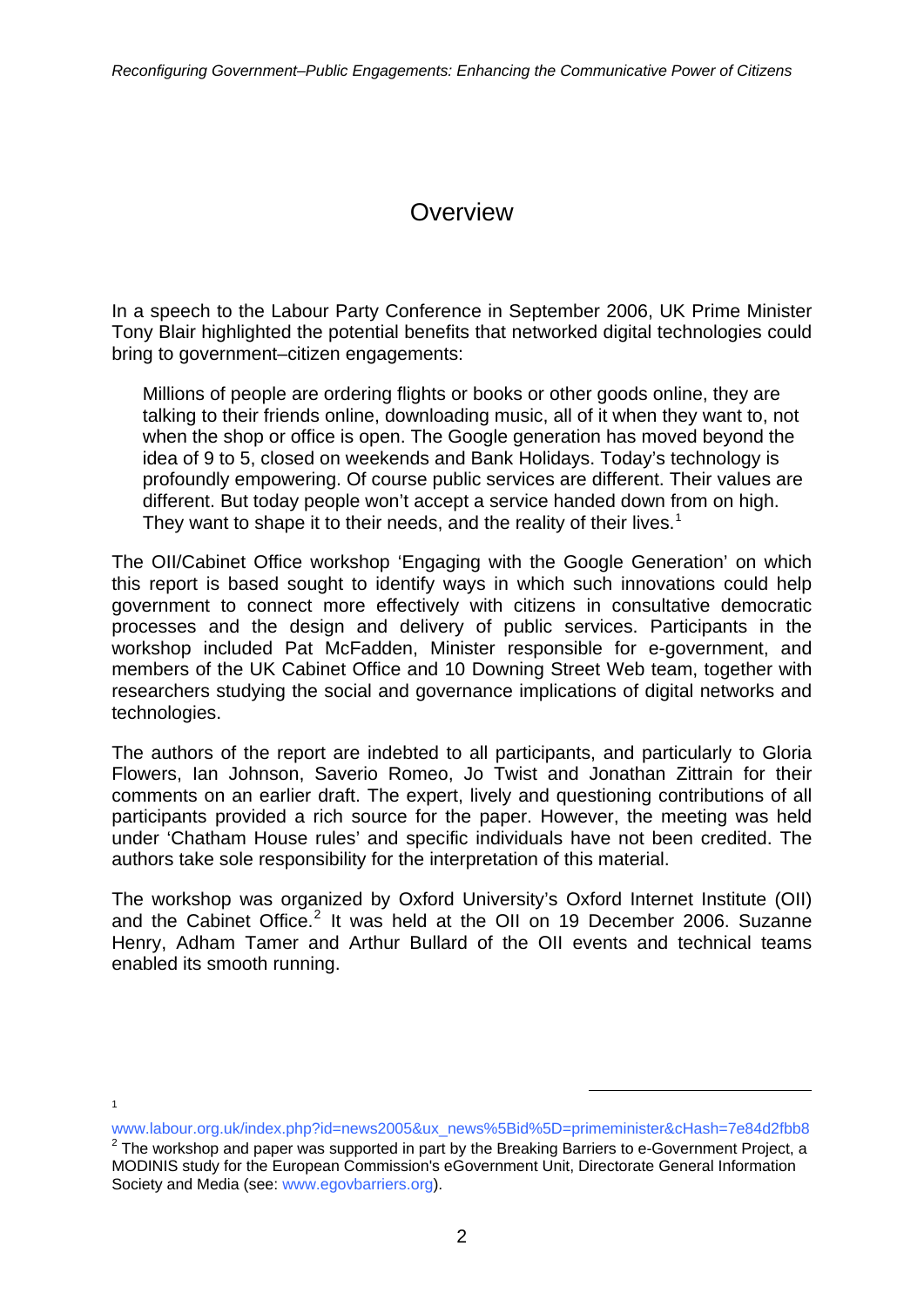## Contents

<span id="page-2-0"></span>

| Conclusion: incremental paths to transforming the public sphere  23 |  |
|---------------------------------------------------------------------|--|
|                                                                     |  |
|                                                                     |  |
|                                                                     |  |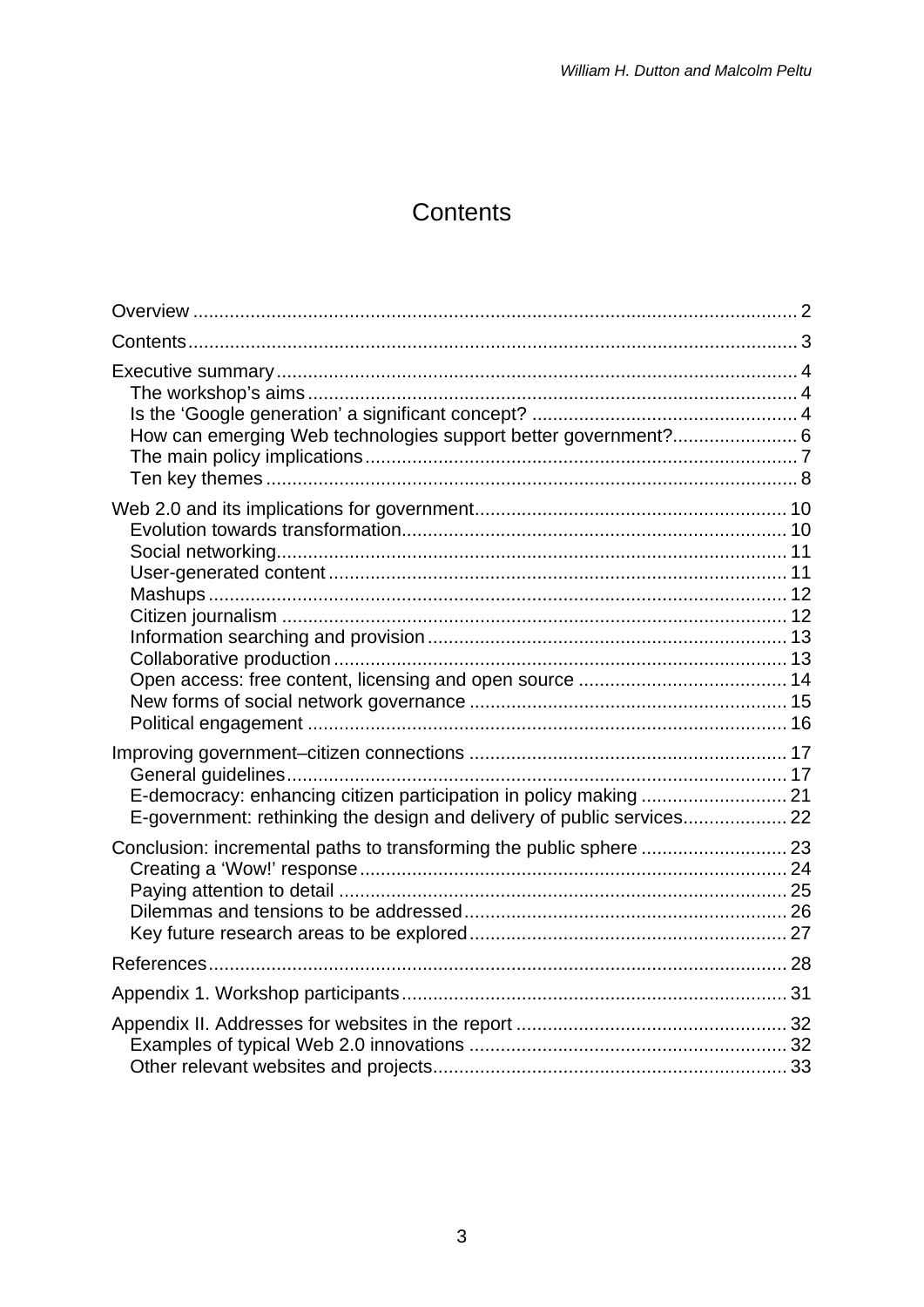## Executive summary

## <span id="page-3-0"></span>**The workshop's aims**

The OII/Cabinet Office workshop 'Engaging with the Google Generation' sought to explore how the latest Internet, Web and related digital information and communication technologies (ICTs) could help to produce better government to meet the diverse democratic and public service needs of all citizens. The main broad questions addressed were:

• Is there something distinctive about the emerging generation of Internet users and their digital environments?

• Is there a set of fresh ways of applying Web advances to help bring people together, create new spaces for constructive democratic interaction, and enable government to deliver public services that meet personal, family and community choices?

• What are the key policy implications of these developments?

## **Is the 'Google generation' a significant concept?**

The use by Tony Blair of the term 'Google generation' helped to shape the workshop's initial focus. A useful debate about the term's precise definition and appropriateness indicates its limitations and value. Being named after a popular branded information search engine appears to fail to take account of other more recent popular advanced Web capabilities, such as online social networking and user-generated content. In addition, the composition of this 'generation' is ambiguous. Although it could be seen as being represented by a core group of younger people, there is a growing number of older people who are equally at ease in cyberspace. A more general, neutral term like 'digital generation' might be more appropriate—but less appealing as a catchy label for an interesting phenomenon. At the workshop, this term proved to be a rich focal point for workshop discussions when it was characterized as representing certain broad cultural and social attitudes and behaviour, rather than a specific age group or product type. It is from this perspective that the term is used in the remainder of this report.

A flavour of the spirit in which the term is used was captured by Time magazine when it nominated 'You' as its 2006 Person of the Year (Grossman 2006):

It's a story about community and collaboration on a scale never seen before. It's about the cosmic compendium of knowledge Wikipedia and the million-channel people's network YouTube and the online metropolis MySpace. It's about the many wresting power from the few and helping one another for nothing and how that will not only change the world, but also change the way the world changes. The tool that makes this possible is the World Wide Web. Not the Web that Tim Berners-Lee hacked together (15 years ago, according to Wikipedia) as a way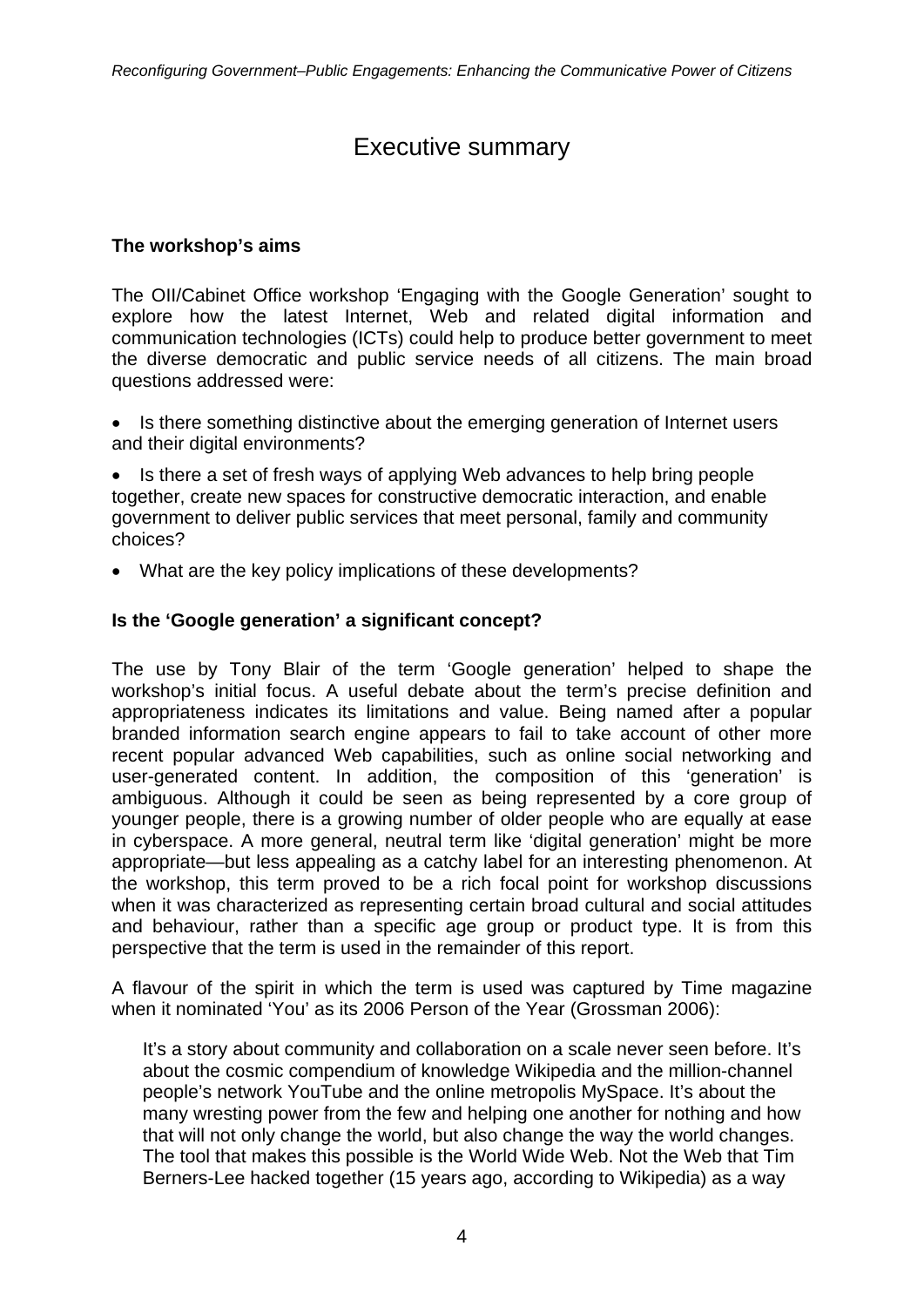for scientists to share research. It's not even the overhyped dotcom Web of the late 1990s. The new Web is a very different thing. It's a tool for bringing together the small contributions of millions of people and making them matter. Silicon Valley consultants call it Web 2.0, as if it were a new version of some old software. But it's really a revolution.

The desire for individualized, tailored services nurtured by Web 2.0 has been symbolized by Cass Sunstein (2002) as the 'Daily Me'. John Naisbitt, author of futurology works such as Megatrends and High Tech/High Touch, has vividly described the social and psychological impact of such communicative empowerment: 'The really powerful networks are those where every member of it experiences that they are in the centre, and all the information is coming and going through us: we are the nexus, we are the centre' (Nash and Peltu 2005: 20). Figure 1 summarizes some key social, institutional and conceptual characteristics of this Google generation spirit.

#### **Figure 1: Social characteristics attributed to emerging Internet cultures**

Enthusiastically risk taking, playful, creative and technologically innovative. Motivated by selfdiscovery of interesting new niches, communities, playgrounds and stores of the cyberworld.

Socially active and suspicious of central control and external gatekeepers, with each user communicatively empowered from the centre of their own personal network to exercise choices, influence outcomes and generate and distribute their own content.

Willing to accept community governance processes, provided clearly articulated rules of engagement are accepted as being fair by the community and the governance processes are informed and shaped by their individual and collective contributions (e.g. the Wikipedia online encyclopaedia created by individual users).

Encompassing communities with diverse values, such as those based on for-profit principles or committed to public service values, extending across the full spectrum of opinion and (mis)information generated by users from diverse political, cultural, religious and other perspectives.

People born after 1980 are at the heart of this broad 'Google generation' characterization. They are also likely to be particularly influential in attempts to use Web innovations to energize democratic processes as they are among those most accustomed to instantaneous communication in a digitally saturated environment, ranging from mobile phones, iPods and game stations to Web social networking and online information seeking. They are also generally among the groups most politically disaffected or uninterested in voting and other formal political engagements. At the same time, it is important to offer multiple offline and online channels to meet the diverse needs of all citizens, including those who do not have effective regular online access or choose not to use the Internet.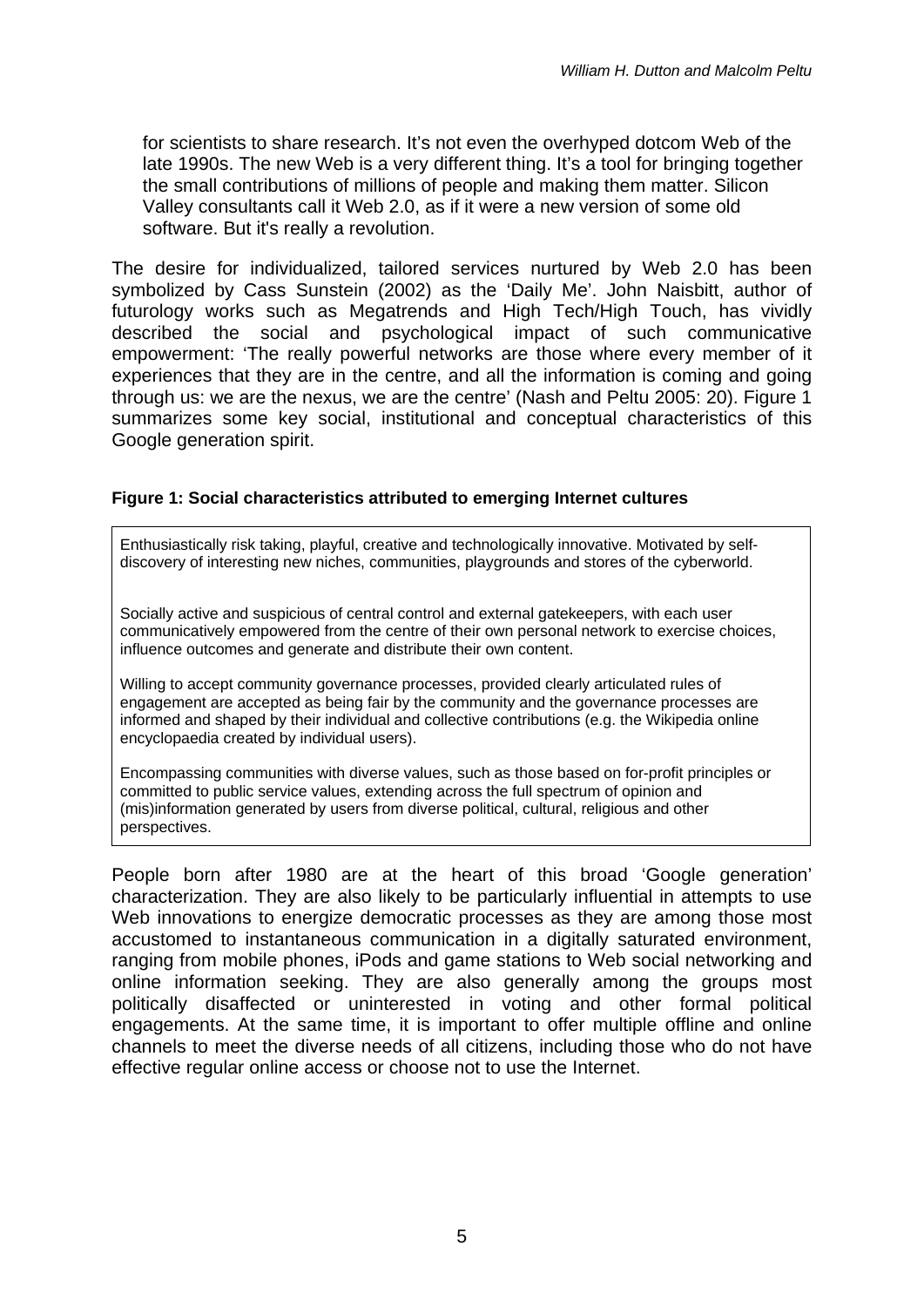### <span id="page-5-0"></span>**How can emerging Web technologies support better government?**

Web 2.0 is a current buzzword that draws together various strands of a new generation of multimedia broadband online development and associated social dynamics. It is the latest in a continuing stream of ICT digital innovation to which many profound and mundane sociotechnical changes are tied. No sooner is one wave upon us than new tides are being spotted on the horizon, such as talk of 'm' for mobile communications replacing the 'e' in terms like 'm-government'.<sup>[3](#page-5-1)</sup>

Figure 2 summarizes the broad landscape of Web 2.0 genres. $4$  The examples cited in it, and elsewhere in this paper, are not intended to provide a comprehensive survey, but to indicate some significant instances of the types of capabilities involved (with relevant Web links in Appendix II). These types are discussed in more detail in the next section.

| <b>Type</b>                            | Key activities enabled                                                                                                                               | <b>Examples</b>                                                    |
|----------------------------------------|------------------------------------------------------------------------------------------------------------------------------------------------------|--------------------------------------------------------------------|
| Social networking                      | Immediate online communication,<br>interaction and sharing of activities and<br>information with individuals, groups and<br>much larger communities. | <b>MySpace</b><br>YouTube<br>SecondLife<br>Facebook                |
| User-generated content                 | Changing media producer-receiver<br>relationships by allowing users to create<br>and disseminate multimedia content<br>across the Internet.          | YouTube, MySpace, etc.<br>RateMyTeachers<br><b>Blogs</b><br>Forums |
| Mashups                                | Websites or applications combining<br>content from multiple sources into an<br>integrated experience.                                                | Overmixter<br>Chicago crime<br>TheyWorkForYou.com                  |
| Citizen journalism                     | News and information sources that<br>bypass traditional media gatekeepers.                                                                           | <b>OhMyNews</b><br><b>Global Voices Online</b>                     |
| Information searching<br>and retrieval | Rapid searching, finding and delivery of<br>information and Web links.                                                                               | Google<br>Yahoo!                                                   |
| Collaborative production               | Websites enabling collaborative work,<br>such as co-authoring of online books.                                                                       | Wikis (e.g. Wikipedia online<br>encyclopaedia)                     |

#### **Figure 2. The most significant Web 2.0 application types for government**

<span id="page-5-1"></span> $^3$  See Castells et al. (2007) for more on the significance of multi-modal mobile communication, including m-government (on pages 100–101).

<span id="page-5-2"></span><sup>&</sup>lt;sup>4</sup> OII postgraduate students Martin Dimov, Tobias Escher, Marcelo Thompson and Shefali Virkar gave presentations on indicative Web 2.0 applications.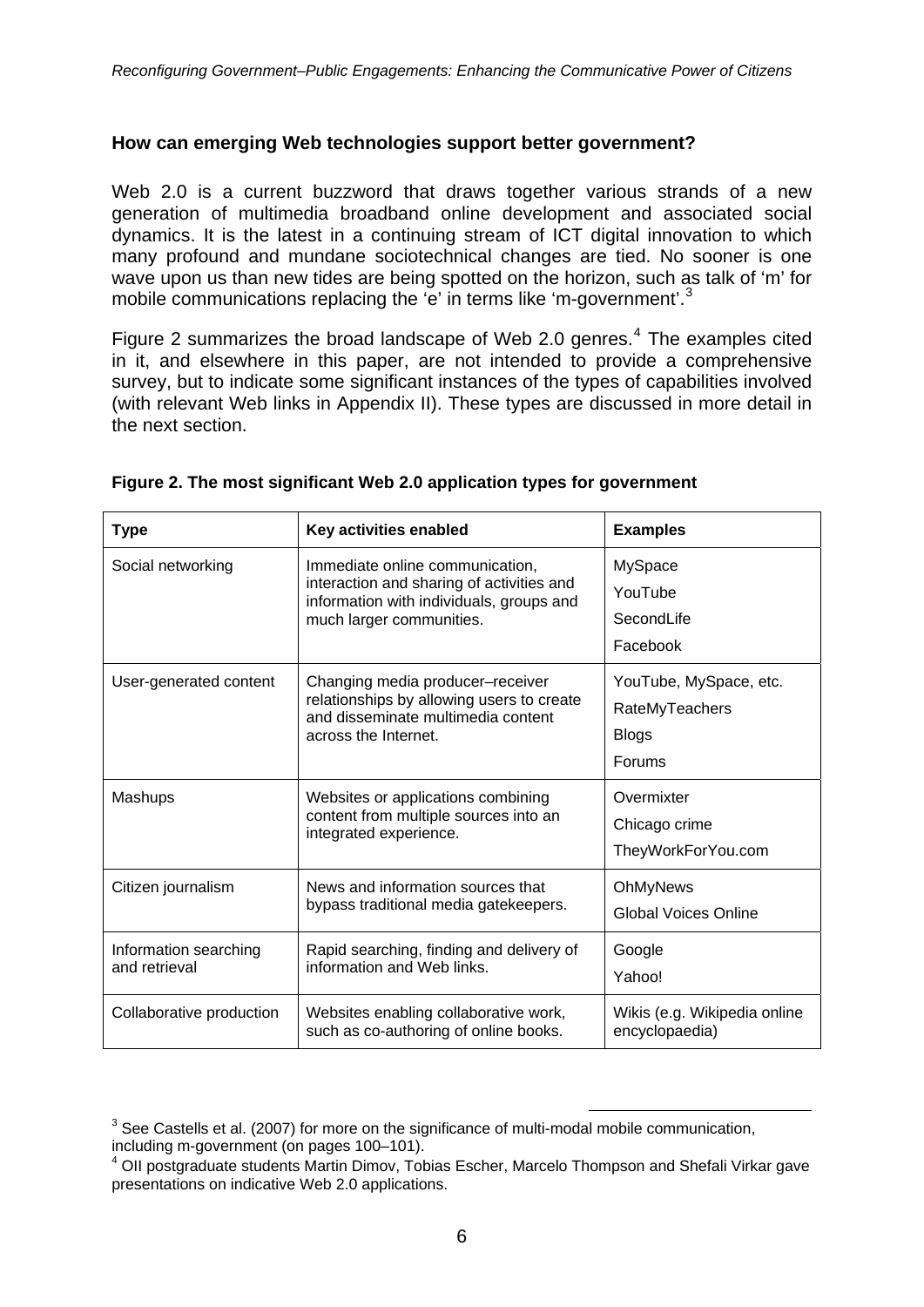<span id="page-6-0"></span>

| Open access and open<br>source                 | Widening access to creative content by<br>enabling creators to vary copyright terms<br>(e.g. allowing free access).   | <b>Free Software Foundation</b><br><b>Creative Commons</b><br>Overmundo |
|------------------------------------------------|-----------------------------------------------------------------------------------------------------------------------|-------------------------------------------------------------------------|
| New forms of social<br>network self-governance | Governance rules for online social<br>networking based on direct user<br>participation.                               | Wikipedia<br>eBay<br>digg                                               |
| Political engagement                           | Supporting citizens' direct involvement in<br>political debate, policy consultation and<br>other political processes. | E-petitions<br><b>HearFromYourMP</b><br>Citizen Calling                 |

#### **The main policy implications**

#### *Facing new virtual realities*

The ways in which online decentralized social networks and user-produced content are bypassing traditionally powerful communication gatekeepers suggests that the status quo may no longer be a realistic option for government engagements with the public. However, it is also not yet clear what should be done, as citizens grasp the powerful new communicative empowerment opportunities afforded by the Internet. This is enabling Internet users to reconfigure their access to other people, information, services and technologies, $5$  including reshaping their relationships with government. As a result, expectations are being created for government to provide the 'Internet time' responsiveness that is the norm in cyberspace.

For instance, foreign affairs and diplomacy has been transformed by what has been called the 'tyranny of real-time'—round-the-clock, round-the-world news and opinion from a multitude of sources (Grant 2004: 5), as was graphically illustrated by the availability of unofficial images of the hanging of Saddam Hussein in December 2006 shortly after the official Iraqi government video was released. The online polity can also mobilize mass support quickly, for instance through email and mobile phone contacts to organize online lobbying or to form 'flash mobs' who assemble at short notice.

These developments are putting pressure on slower, more deliberative governance processes. Meeting this new demand requires the establishment of administrative, legal and technological infrastructures that are agile enough to react in Internet time and in the Internet space, such as through teams to respond rapidly to (mis)information disseminated online. A prime challenge to 21st Century government in this environment is to keep risk-taking within manageable bounds, while innovating enough to ensure that successes outweigh any failures. For example, joining the growing online mashup in effective and imaginative ways—some as simple as providing a Web link—could help government to forge fresh connections with citizens.

<span id="page-6-1"></span><sup>5</sup> See Dutton (1999) for a description of the 'reconfiguring access' concept in information politics.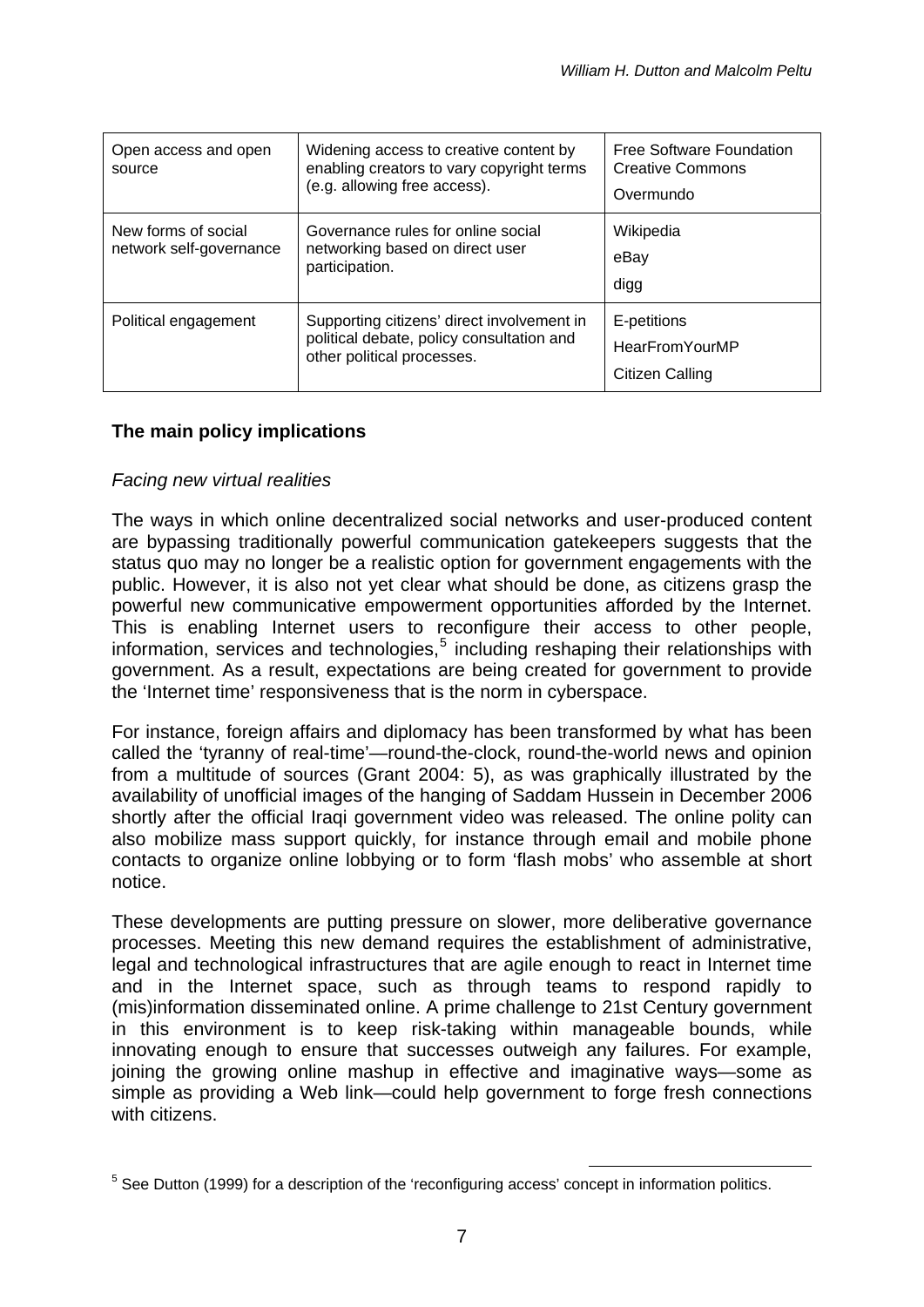## <span id="page-7-0"></span>*Taking a holistic view of e-government and e-democracy*

The delivery of online public services ('e-government') has generally been treated separately from 'e-democracy' engagements between government and citizens and within civil society. The most developed aspects have been in e-government, for example with recent advances in online transactions (e.g. income tax returns and driver licence applications), access to information (e.g. departmental and agency websites, the UK Prime Minister's 10 Downing Street site and evidence submitted to Lord Hutton's Inquiry into the death of Dr David Kelly), and real-time controls (e.g. Transport for London Oystercard and congestion charging systems). However, much less has been achieved in using e-democracy capabilities for citizen empowerment.<sup>[6](#page-7-1)</sup>

The need to address both dimensions within a coherent framework is highlighted by findings from the European Commission's Breaking the Barriers to E-government project (Eynon 2006). Three of the seven key blockages it identified span both areas: failure to meet the diverse choices of citizens across digital divides, lack of trust, and inadequate technical design (e.g. of user interfaces to public services). The other five barriers relate to management and administrative factors, but also have important edemocracy impacts: poor public sector leadership, financial inhibitors, poor coordination, and workplace and organizational inflexibility.

The 'Daily Me' culture poses challenges for both areas by raising citizens' expectations about communicating with others instantaneously and making their own choices directly, at the times and places most convenient to them. A similar trend is evident in the 'real world', as in UK government policies to extend choice in public services and to bring some services closer to where people are (e.g. more health services delivered through primary care and by NHS Direct telephone and online health advice). The independent ethos of the emerging digital generation, such as its preferred engagements outside formal processes, also typifies a generally less deferential attitude to government and other institutions. This could be more significant than the perhaps unwarranted assumption that there has been a recent fall from a 'golden age of participation'.

#### **Ten key themes**

Discussions at the workshop reflected a range of views on the topics discussed, leading to sometimes conflicting and frequently inconclusive outcomes. However, there was also much common ground. The following are ten key themes that emerged as broad advice on how to make the most of Web 2.0 capabilities:

1. Government should seek to harness the already unleashed e-energy of the Google generation to support better government. Substantive changes in the status quo in government–citizen relations are taking place because government no longer has a monopoly on creating systems for citizen participation. Individuals and groups are realizing their own online

<span id="page-7-1"></span><sup>6</sup> For more background on e-democracy and e-government developments, see for example Chadwick (2006), Margetts (2006) and the Government on the Web research project sponsored by the National Audit Office and Economic and Social Research Council (ESRC).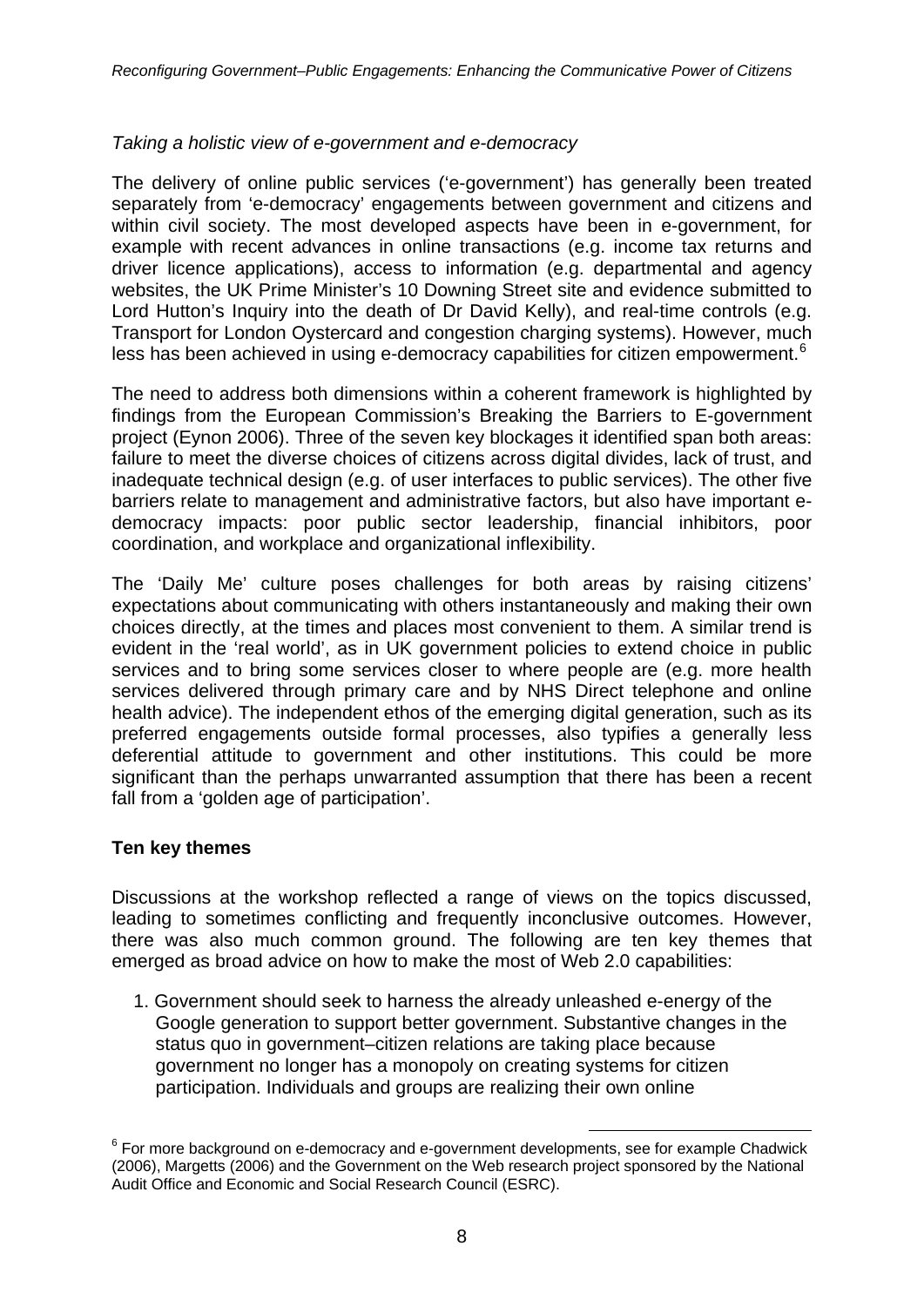communicative power to reconfigure their engagements with government and enhance their capacity to work with others on issues of common interest.

- 2. In order to avoid exacerbating barriers to effective engagements with its citizens, government needs to be open to learning from—and building on—the flow of social and technological innovation and risk-taking tied to the continuing waves of digital innovations.
- 3. Government should use new media like the Internet to reach out to where citizens are already active, including their preferred cyberspaces, rather than only waiting for citizens to come to government, as has previously been done through mass media.
- 4. The creativity of Web innovators and users should be tapped to develop eservices that are appealing enough to make people want to use them, enjoy using them, and from which they receive tangible benefits.
- 5. There is not a single 'digital divide' relating to access to the Internet, but a range of different needs requiring diverse online and offline channels from which citizens can choose. Trusted intermediaries can assist those unable to go online or those choosing not to do so, who are often the most in need of access to government assistance.
- 6. Digital literacy improvements within civil society and among politicians and civil servants should be supported, to create more informed understanding of the potential and limitations of digital technologies.
- 7. Give as much priority and resources as business does to making government's online presence visible, usable and effectively marketed to reach relevant audiences.
- 8. Avoid oversimplifying the role of activities in cyberspace in addressing problems that have deep real-world roots, such as social inclusion.
- 9. Do not present a monolithic centralized online government face to citizens. Instead, encourage creativity and visibility through cross-boundary cooperation among a federation of distinct entities (central, regional and local government, schools, hospitals, etc.), each engaged in its own connections with citizens.
- 10. Ensure legislation and regulation balances flexibility in supporting online creativity with the need to protect citizens and governments from malign uses of the Internet.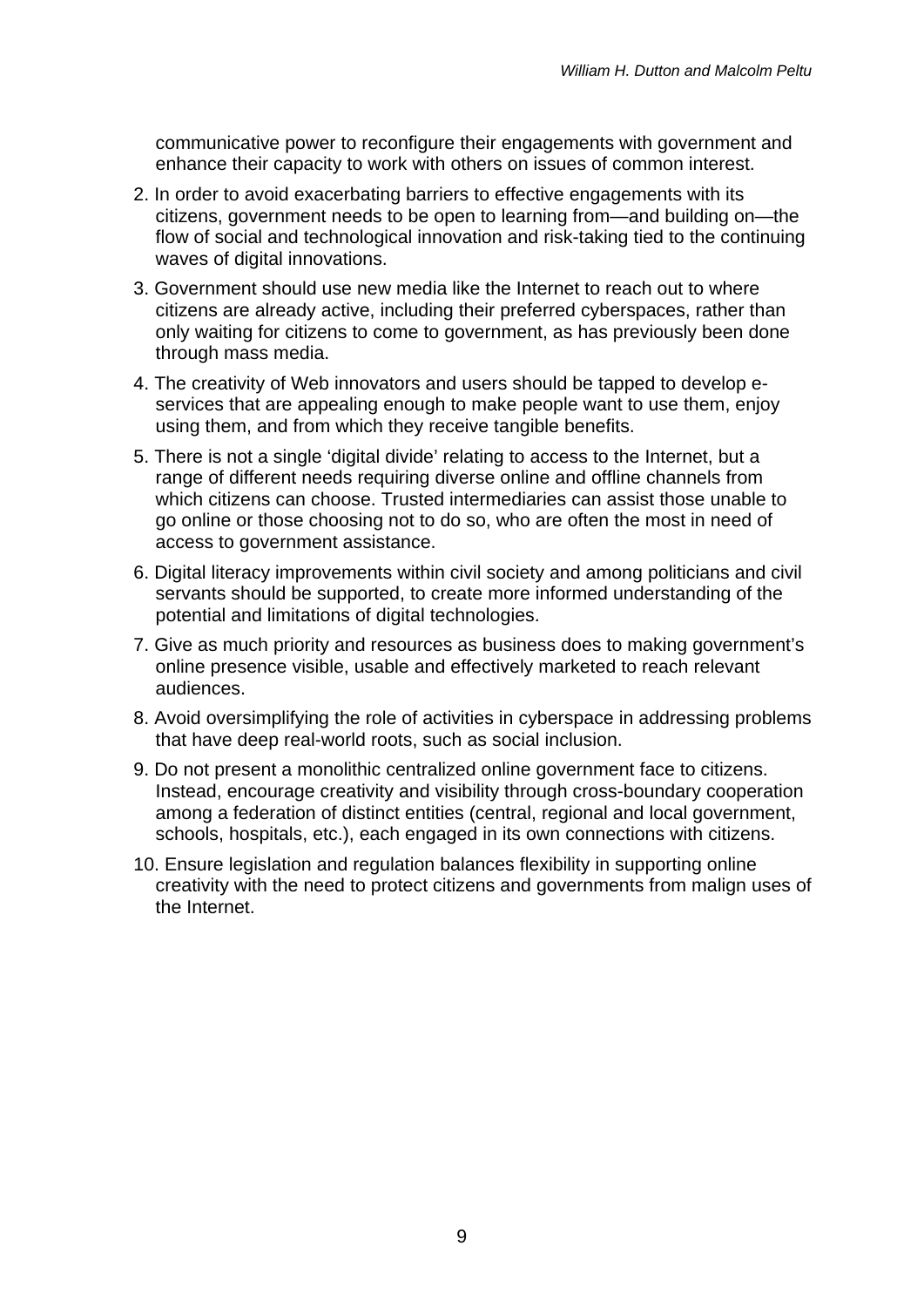## <span id="page-9-0"></span>Web 2.0 and its implications for government

## **Evolution towards transformation**

The Web 2.0 'revolution' referred to by Time magazine and the desire of the Google generation to shape services to 'the reality of their lives', as highlighted by Tony Blair, are evident not just in cyberspace. In addition to this use of the Web itself, similar trends are manifest in the attempts by other media to innovate to allow for similar interaction and content shaping (e.g. interactive digital TV, phone and texting votes for TV programmes like Big Brother, listeners choosing subjects for radio phone-ins, websites with associated message boards, and online forums run by newspapers, radio and TV enterprises).

In these ways, expectations for a new approach to decision making and the delivery of public services and information are being extended beyond the digitally literate. This indicates that government cannot resist or stand outside the 'march' of changing social dynamics tied to Web innovations. While it should also not expect to be a leader in Web 2.0 innovation, other than in some special areas of competence, government should be open to incorporating relevant Web creativity originated by users exploiting their online communicative empowerment to generate applications and content. This Internet 'generativity' (Zittrain 2006) could support powerful social transformations (e.g. Benkler 2006).

Key Web 2.0 capabilities on which these advances are based, and the predecessors from which they evolved, are summarized in Figure 3. The main types of Web 2.0 applications are summarized in Figure 2 above and discussed in more detail in the subsections following Figure 3 below.

#### **Figure 3. The evolution of Web 2.0**

#### **Web 1.0**

Basic Internet 1.0 capabilities (open end-to-end connectivity, largely text-based applications usable primarily by professionals and technical experts, such as email, bulletin boards and discussion groups).

Key Web 1.0 tools: websites, browsers and search engines accessed via narrowband dial-up from wired personal computers, workstations and laptops.

Hierarchical server-based structure on the Web, with content ownership and control largely by website owners (mainly in business and government).

Flagship applications: information provision via websites and e-commerce transactions (e.g. Amazon.com).

**Web 2.0**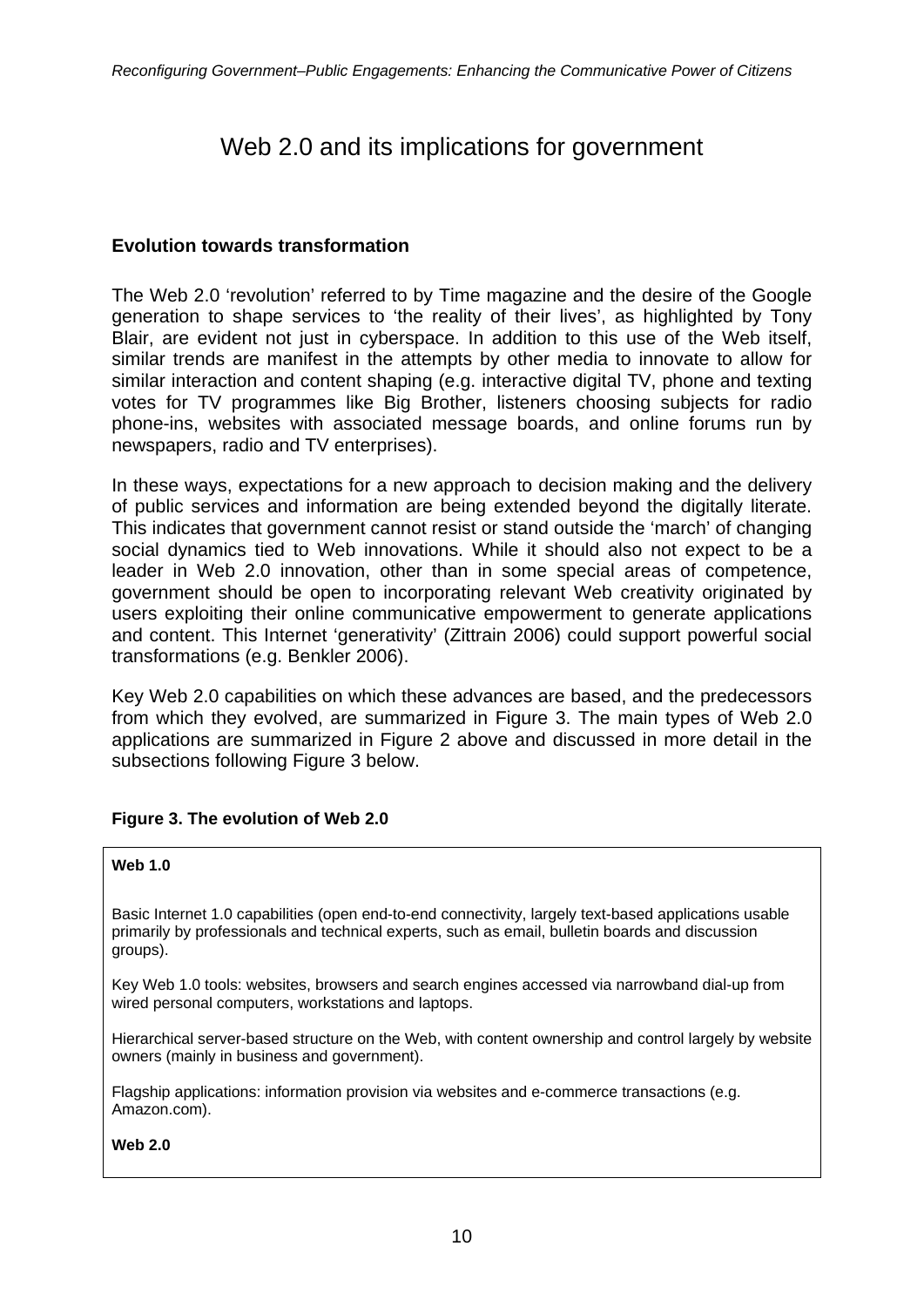<span id="page-10-0"></span>All of Web 1.0 plus:

Key tools: broadband-supported multimedia; wireless and mobile technologies for anytime, anywhere instantaneous communication; growing real-time interaction; Web development and design tools (e.g. Adobe Flash).

Democratization of Web spaces (e.g. MySpace and YouTube, user-generated content, blogosphere, citizen journalism, peer-to-peer networks).

An even more powerful role for search engines in an increasingly crowded and competitive cyberspace, where gaining strong visibility is crucial but difficult to achieve.

Flagship applications: Social networking; user-created content; Daily Me customizations and mashups, often driven by user-generated applications appealing to younger people (e.g. music, multiplayer games, gossip, friend networks).

#### **Social networking**

New forms of instantaneous social networking offer potentially one of the most distinctive and valuable Web innovations to support new forms of democratic engagement. These include:

• YouTube: Marketed with the slogan 'broadcast yourself', allows free sharing of video and other content uploaded by anyone, including amateurs and professionals.

• MySpace: Based on user-generated personal material, such as individuals' profiles, blogs, photos, music, videos and friends' groups.

• Facebook: Smaller cousin of MySpace, with access based on a recognized educational address.

• SecondLife: $<sup>7</sup>$  $<sup>7</sup>$  $<sup>7</sup>$  Real-time 3D virtual worlds in which users are represented as</sup> animated 'avatars'. Includes an online campus, 'town hall' and sport, fashion, music, games and many other worlds. These are based on a private land ownership model, with specialist avatar characteristics paid for, such as advanced skills in a football world.

• Miniclip: Primarily a games site, with 34 million users at the end of 2006.

#### **User-generated content**

Most of the Web 2.0 features mentioned in this paper involve some form of usergenerated content, from the personal profiles of MySpace to the creative content of YouTube and the crowded, often noisy arena of the 'blogosphere' where individuals post regular Web logs of their thoughts and activities. Various discussion forums also rely on user-generated content. Some of these are associated with a website or offline activity with a specific focus, such as a special interest group, a political party or a sports or show business site. Of special interest to government are forums

<span id="page-10-1"></span><sup>7</sup> SecondLife achieved wide publicity in January 2007 when the World Economic Forum (2007) announced that its participants would be interviewed in one of its virtual worlds.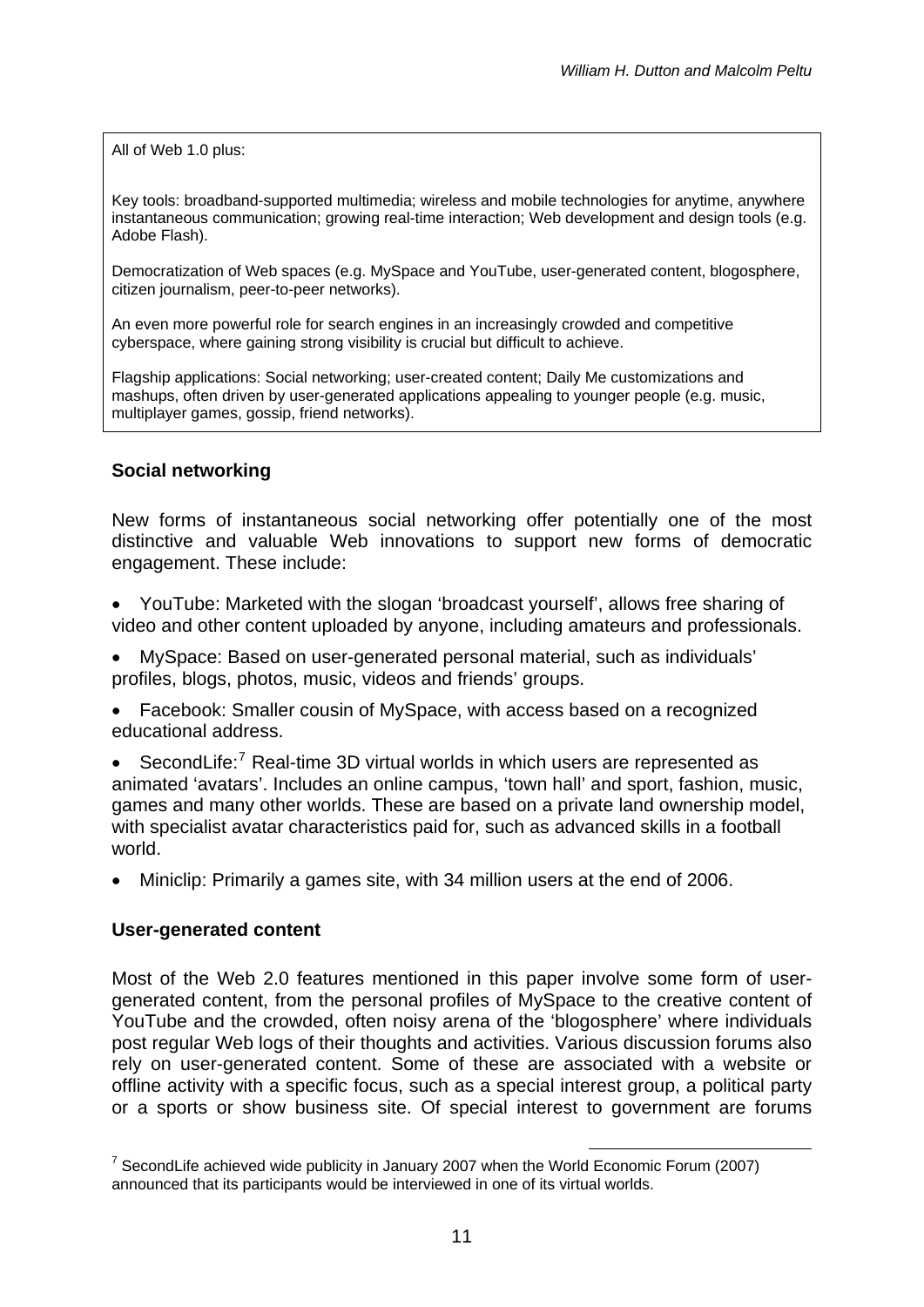<span id="page-11-0"></span>seeking to offer informed advice (e.g. on health or tax), in which civil society experts in a topic can join with government officials and specialists in consultations with the wider online public. A risk of liability for outcomes to those following the advice in such forums needs to be carefully considered.

User control over information can challenge traditional hierarchical structures and roles. For instance, the US-based sites RateMyTeachers and RateMyProfessors enable students and (for RateMyTeachers) parents to indicate and share their ratings of educators' performance and popularity. Previously such scrutiny was the preserve mainly of officials, inspectors and managers of educational institutions.

## **Mashups**

Joining Web mashups is a key way of tapping into Google generation creativity and reaching out to the sections of the population who have been disengaged from formal political processes, or who may be in need of public services but have not been aware of their availability or have been unable to access them in a convenient way. Effective mashups depend on adherence to open standards to facilitate sharing. Mashup sites include:

• Chicagocrime.org: Enables crime statistics in Chicago to be broken down to individual street level in easily understood forms by mashing up already available statistics with maps.

• TheyWorkForYou.com: Mashes up information from Hansard and other sources to help UK citizens monitor the activities of their local MP and others in both Houses of Parliament, and in regional assemblies.

• Overmixter: Brazilian initiative enabling users to listen to, create and re-create music in a legal and free manner using a Creative Commons licence. Developed in partnership with the South African ccMixter.

## **Citizen journalism**

The ease of creating an online newsletter or blog and disseminating it without going through traditional communication gatekeepers provides a global space where anyone can become a journalist or their own news editor. Such citizen journalists often raise serious and trivial issues not initially reported in mainstream media. Some are picked up by the mainstream media, such as the views of Vietnam War colleagues of John Kerry that hampered his 2004 US Presidential campaign. Citizen journalists have a relatively wide leeway because the application of libel laws in cyberspace is less clear and more difficult to implement than those relating to traditional jurisdictional boundaries. Citizen journalism examples include:

• OhMyNews: A pioneering South Korean open-source online newspaper.

• Global Voices Online: A global team of regional blogger-editors who find, aggregate and track output from citizen journalists in many countries.

• Wikinews: A free-content news source based on wiki tools.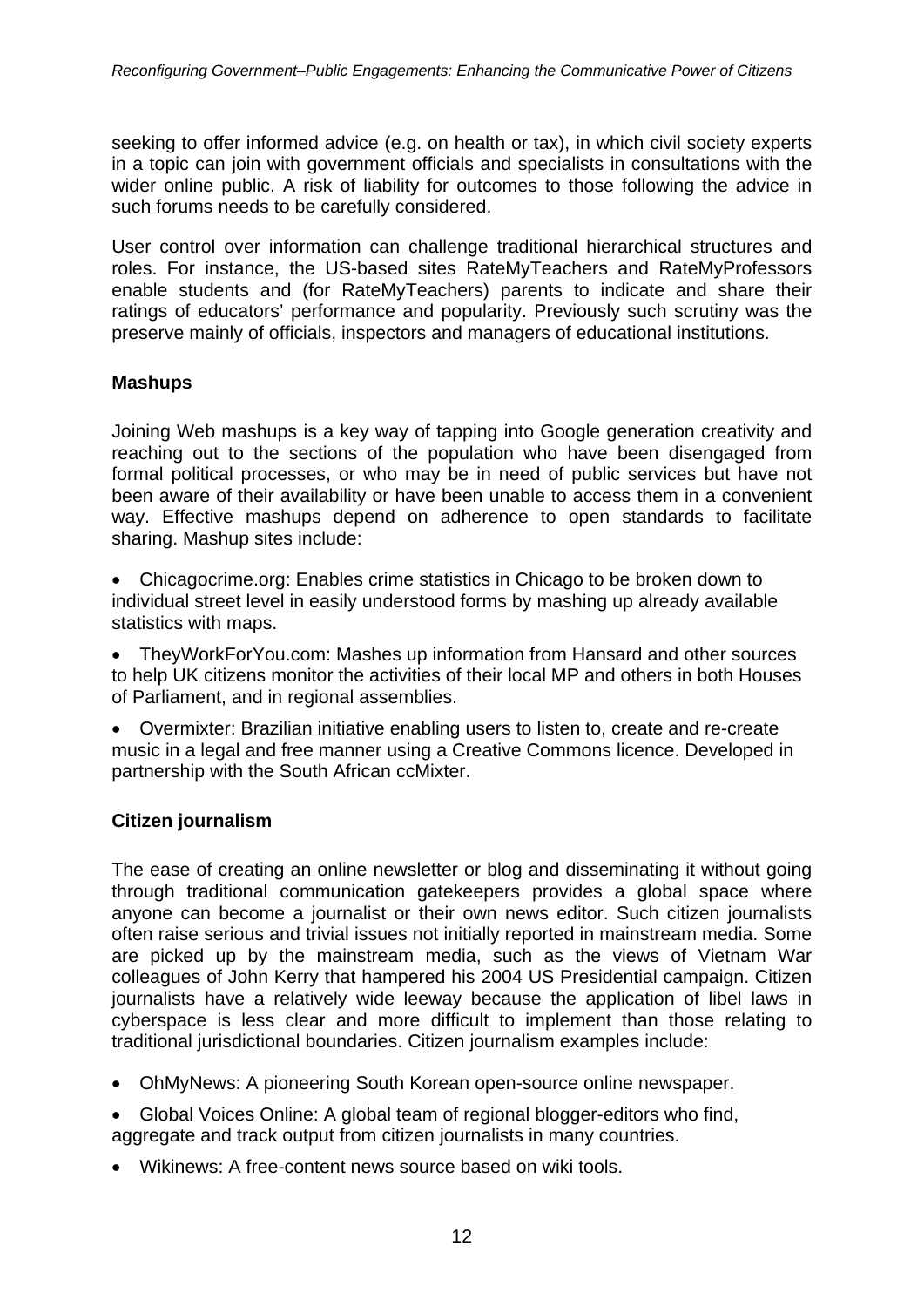<span id="page-12-0"></span>• Who's Your Baghdaddy?: Blog by a serving US soldier in Iraq.

#### **Information searching and provision**

The continuing escalation of digital content and the resulting information overload has allowed search tools like Google and Yahoo! to gain a fresh impetus in the Web 2.0 innovation wave (see Figure 4). In e-commerce, for instance, the use of online searches to compare offerings has had a profound impact on the retail industry. If citizen choices are to be extended, they should be provided with easy to find and readily understandable information relevant to their needs. This requires government's online presence to be highly visible on popular search engines, including some government links as advertisements on search engines.

#### **Figure 4. The continuing importance of search engines**

Only one in five Internet users in Britain in 2005 said they 'primarily go to specific pages'; the rest go to a search engine or use both interchangeably, according to the OII's Oxford Internet Survey (OxIS) of Internet use in Great Britain (Dutton et al. 2005: 33).

About one-third of visitors to the UK government's Direct Gov Web portal come from search engines (Direct Gov Usage report, 6–10 October).

When asked how they find information online to undertake activities like renewing a passport or obtaining a state pension forecast, 75% of the subjects in a small-scale study went first to a search engine rather than Direct Gov, although they knew about that site (Escher et al. 2006).

In December 2006, the BBC was the only public institution in Google's top 20 sites most visited from the UK.

## **Collaborative production**

An archetypal Web 2.0 application is Wikipedia, the online encyclopaedia that broke expectations about the necessity for the quality of such a reference work to be controlled by a small team of professional editors. It employs a technique known as 'wiki' to allow a visitor to the site to add, remove and otherwise edit and change available content, easily and quickly. $8$  Other wikis in a variety of areas are blossoming around the Web, such as one for the latest World Economic Forum (2007) in Davos, Switzerland.

Before the emergence of Web 2.0, computer-supported collaborative working systems were available mainly to closed or specialist communities, such is in business or through the advanced Grid distributed computing systems used in esciences research. Wikis and related Web innovations have made collaborative production a much wider, lower cost and easier to use reality.

<span id="page-12-1"></span><sup>&</sup>lt;sup>8</sup> The term 'wiki' is based on the Hawaiian word meaning 'fast' (see: http://en.wikipedia.org/wiki/Wiki).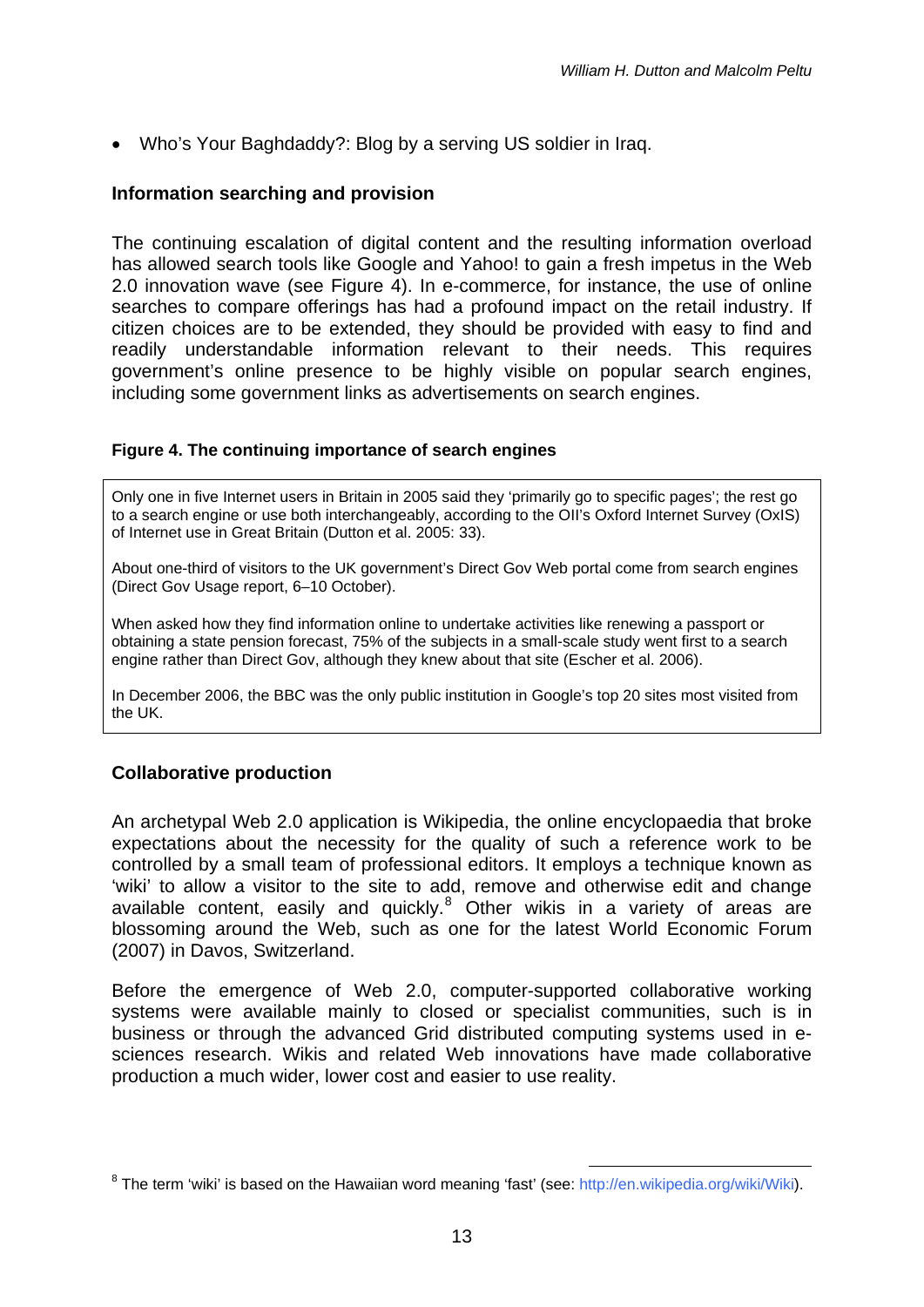### <span id="page-13-0"></span>**Open access: free content, licensing and open source**

'Open access' is a basic Internet design principle that allows the end-to-end unmediated data flows that have stimulated user generation of applications and content (e.g. see Dutton and Peltu 2005). Some locks are being placed on this openness by the growing commercialization of the Internet and attempts to control access to content protected by intellectual property rights (IPR) and copyright. An illustration of how developments like user-generated content and social networking raise significant new IPR-related issues in cyberspace is the action for \$1 billion in damages brought in March 2007 by Viacom, owners of media outlets like MTV and the Comedy Channel, against YouTube and its owner, Google. In this, Viacom contends that almost 160,000 unauthorized clips of Viacom's programming have been made available on YouTube by user uploading, and that these clips had been viewed more than 1.5 billion times (see Viacom 2007).

Initiatives like open source software and the Creative Commons movement seek to allow creators much freedom in deciding how to exercise rights over their creations, for instance by offering certain content free or at low cost to particular user categories (e.g. for research and education; poorer developing nations). Examples of such initiatives include:

• Free Software Foundation: Promotes what has been called Free, Libre and Open Source Software (FLOSS) based on licences that offer users the freedom to: run the program for any purpose, study and adapt its source code, and redistribute and improve it. A price may or may not be charged for the software.

• Creative Archive Licence Group: Collaboration between the BBC, Channel 4, Open University and British Film Institute to make their content available for download under the terms of a Creative Archive Licence. This provides a single, shared user licence for the downloading of moving images, audio and stills.

• Creative Commons: A non-profit organization providing a flexible model of public licences and related tools and support to allow creators to share their work in the ways they choose.

• Overmundo: A project of Creative Commons Brazil, a comprehensive attempt by the Brazilian government, led by the Ministry of Culture, to nourish a Creative Commons approach (see Figure 5).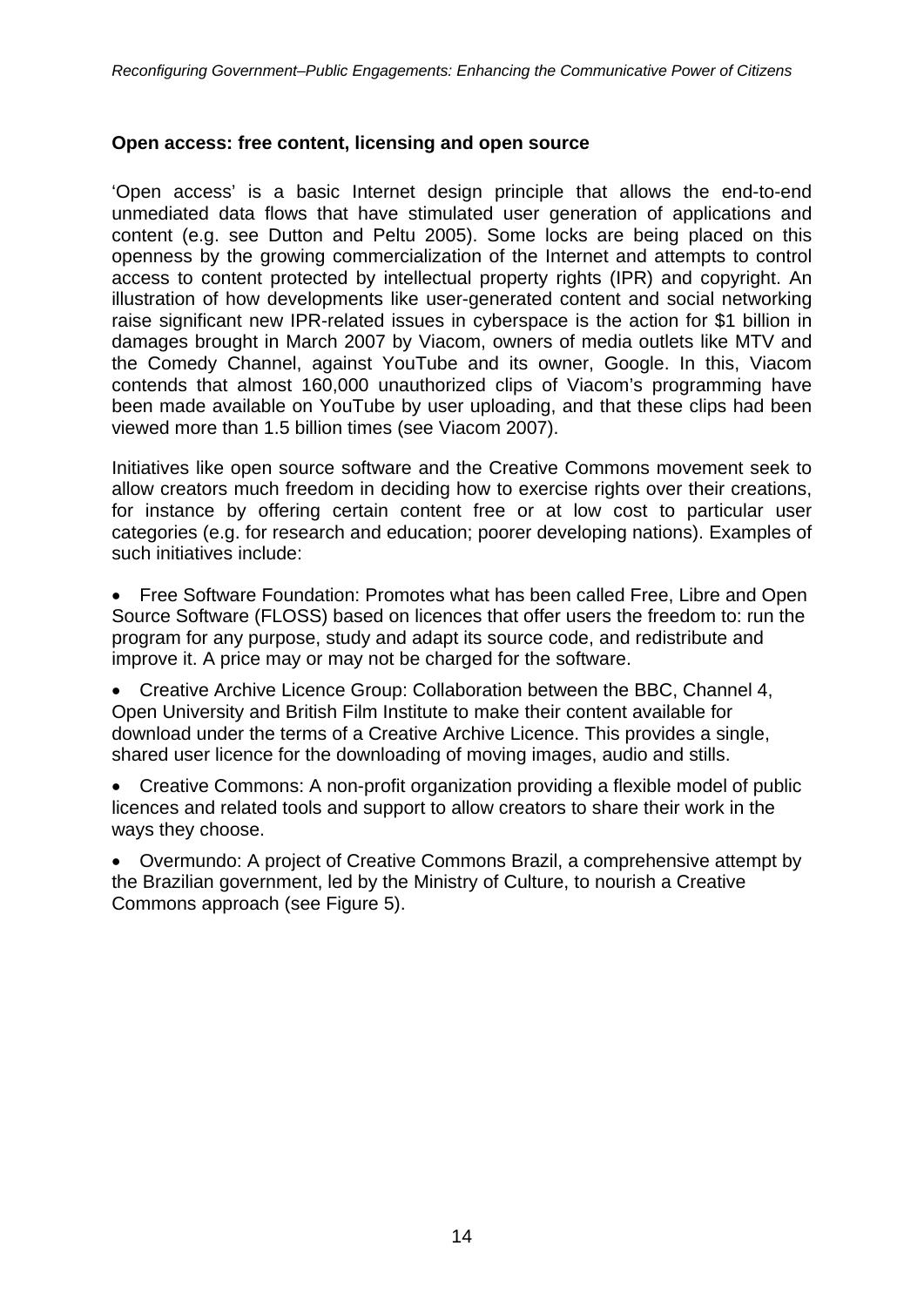#### <span id="page-14-0"></span>**Figure 5. Brazilian open commons initiatives**

Creative Commons Brazil is coordinated by the Centre for Technology & Society in Rio de Janeiro. It grew from a meeting in Brazil in 2003 between a group of American cyber-rights activists and leading figures in the Brazilian government and cultural and intellectual life. They included the newly appointed Brazilian Minister of Culture, the popular musician Gilberto Gil. His commitment to the Creative Commons movement has led his Ministry and other government bodies to sponsor many initiatives in book publishing, music, film and other cultural activities.

A popular Ministry of Culture project is Overmundo, a collaborative website and cultural database (Banco de Cultura) that allows users to upload content. The Overmixter music sharing and sampling site is one of its projects. Another was the simultaneous release in movie theaters and online of the film Cafuné by award-winning director Bruno Vianna, who also encouraged online audiences to create new conclusions for the work.<sup>[9](#page-14-1)</sup> An Overmundo social networking project is a website enabling police officers from across Brazil to discuss rights and other issues.

*Sources for more information: Lemos (2007) and Dibbell (2004).* 

#### **New forms of social network governance**

A novel Web 2.0 avenue of particular interest to government is provided by the kinds of user-empowered governance models that have supported spontaneous organized structures in Web social networks. These have proven to be resilient in scaling up from small communities to ones involving millions. Key elements in their success include clearly specified governance procedures that are judged to be fair by the community affected, together with the ability for users to help shape governance policies. Three of the most promising approaches are:

• Wikipedia's self-correction collaborative authoring, supported by some light-touch hierarchical overall structure.

• The reputational model used by the highly popular online auction and shopping eBay service, which allows people to put up for sale and buy goods in a way that many thought would not be possible because of the difficulties of trust between sellers and buyers in virtual space.

• The 'digg' system of ranking and organizing user-generated content, in which votes of the online community on content submissions are weighted according to the accumulated popularity of each member (e.g. used by Overmundo, which calls a digg reputation 'karma').

Experiments by government in exploring such 'peer-produced' (Johnson et al. 2004) governance approaches could generate fresh ideas about rules of engagement in online consultative forums. This could be important in addressing problems of trust between citizens and government.

<span id="page-14-1"></span><sup>&</sup>lt;sup>9</sup><br>For more on Cafuné see: [http://icommons.org/2006/11/22/cafune-breaking-the-limits-for-open](http://icommons.org/2006/11/22/cafune-breaking-the-limits-for-open-business-models/)[business-models/](http://icommons.org/2006/11/22/cafune-breaking-the-limits-for-open-business-models/)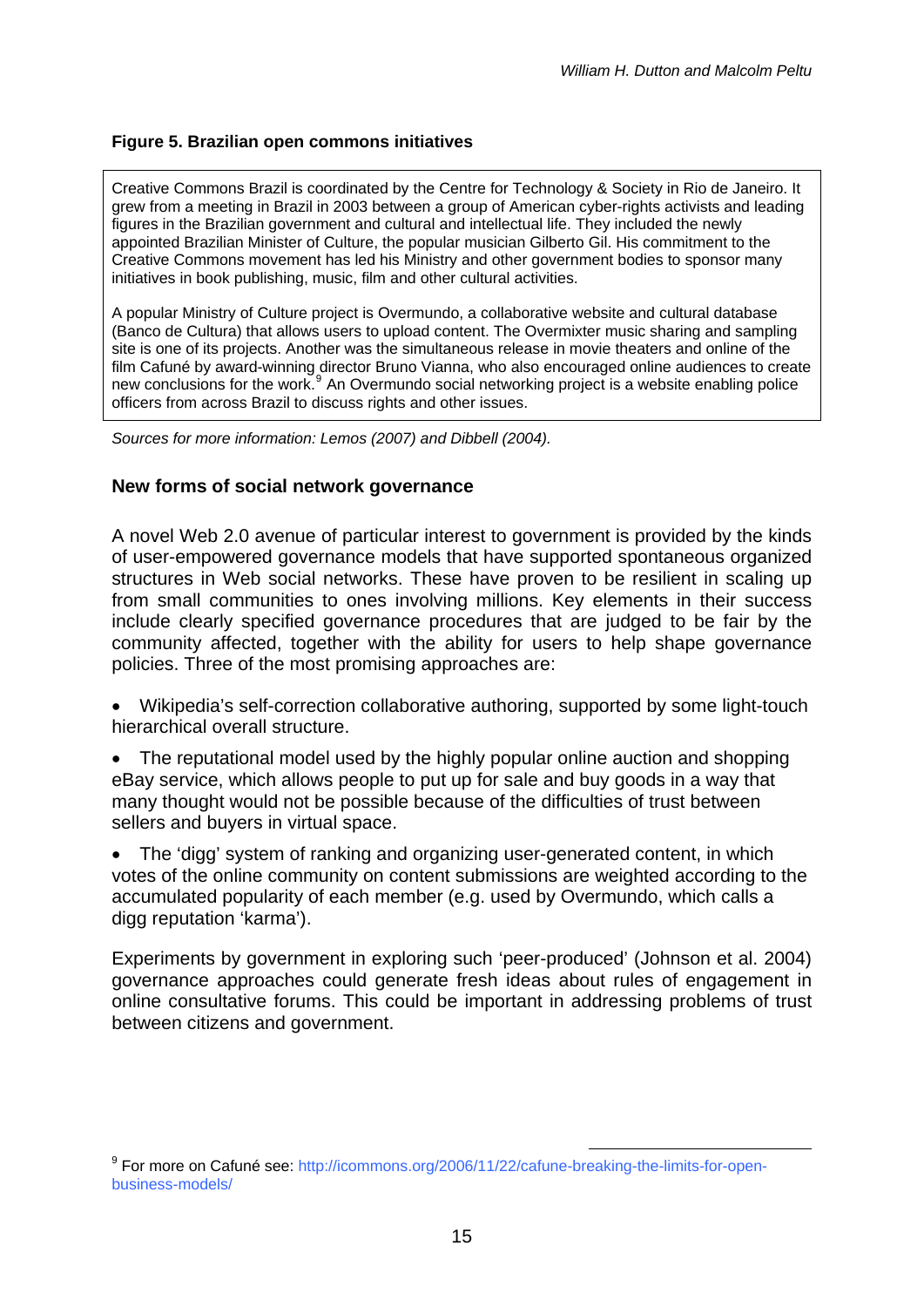## <span id="page-15-0"></span>**Political engagement**

Digital democracy proposals have been developed since the emergence of concepts like the 'public information utility' in the 1970s and 'electronic city halls' in the 1980s (Dutton 1999: 173-193). However, it has only been the wide availability of Web 2.0 type capabilities placing sufficient communicative empowerment at citizens' fingertips that has begun to make the early visions a widespread reality.

Most social networking and other websites mentioned above offer some form of political engagement, even if it is only at the level of Miniclip's humorous animations of politicians dancing and doing aerobics. An example of more substantive political engagement on such sites is the way many politicians and others seeking election (e.g. student union candidates) have posted profiles and statements of policy and belief on popular online social networks. For instance, Mark Warner, a Democratic 2008 US Presidential candidate, created an active Facebook profile and bought space in SecondLife, where he held a meeting in its virtual town hall.

A small but growing number of politicians have found such an online presence techniques useful in widening and staying in touch with their support base, encouraging attendance at events, fund raising and activating their voters at election  $time<sup>10</sup>$  $time<sup>10</sup>$  $time<sup>10</sup>$  A multitude of political, religious and other activists also participate in social networking sites, as well as having their own websites and blogs. Much politically related activity also takes place through websites originating from government, political parties and politicians. UK government initiatives to explore how it can better engage with citizens using the Internet include:

• E-petitions: A site launched in November 2006 to enable online petitions to the UK Prime Minister's Office attracted much interest when nearly 1.8 million supporters signed its most popular initial petition (on road pricing), leading to a major debate in the mass media about the role not only of online petitions but also of wider government–public consultations (e.g. see BBC News 2007). This form of epetitioning has similarities with paper petitions and aims to avoid becoming a form of quasi-referendum or unrepresentative opinion poll. E-petitioning to the Scottish Parliament is more directly integrated into the formal parliamentary process, with a Public Petitions Committee deciding which are formally presented.

• Web TV: Visitors to the 10 Downing Street website have been asked to send in questions they want the Prime Minister to answer, with the journalists conducting an interview by Webcam choosing which to ask.

• Digital Dialogues: Funded by the UK Department of Constitutional Affairs to conduct case studies of government–citizen dialogues, such as Web forums run by the Food Standards Agency on safer food and the Department for Work and Pensions on welfare reform. Its overall results (Fergusson 2006) indicate that many participants had not previously been active in such political discussions, with some attracted by the new opportunity to deliberate directly with policy makers on a subject of much personal interest or by the technology itself, as most participants were

<span id="page-15-1"></span> $10$  Reported by Shefali Virkar at the OII/Cabinet Office workshop based on comments by politicians who have used these approaches.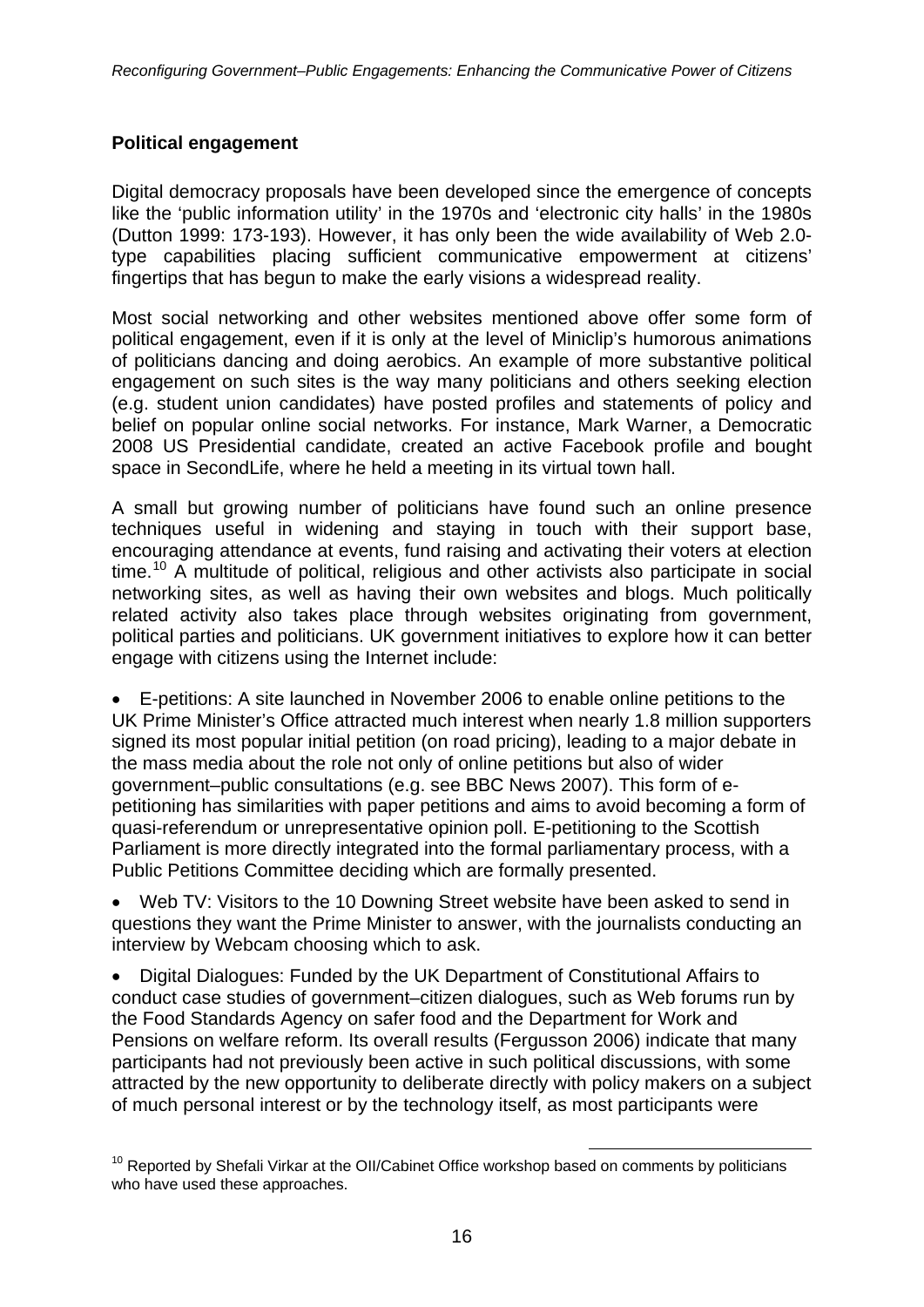<span id="page-16-0"></span>already experienced online users. Other research indicates that those who are most politically active online are generally also the most active offline (e.g. Curtice and Norris 2004; Lusoli et al. 2006).

Civil society groups are also developing support for citizen empowerment using networked ICTs, such as:

• HearFromYourMP: Allows cumulative interest by an MP's constituents to combine to put online pressure on MPs to respond to emails, with an ability to check response rates and share replies and comments with other constituents.

• Citizen Calling: A Hansard Society project supported by the Electoral Commission that enabled young people to use mobile phones to submit evidence on the criminal justice system to a Home Affairs Select Committee.

• Neighbourhood Fix-It: Developed with the Young Foundation for reporting and discussion of local problems (e.g. relating to road and street maintenance).

## Improving government–citizen connections

As already highlighted, Web innovations discussed in this paper have implications for both e-democracy and e-government. The following subsections identify key factors affecting both areas, followed by brief summaries of specific issues in each.

#### **General guidelines**

#### *Risk-taking and experimentation*

Risk taking is a distinctive characteristic of online social and commercial innovation. The proven ability of emerging Web tools to scale up successfully from initially small systems is a helpful indicator for equivalent government experimentation. The emergence of the Internet and Web themselves showed this trajectory (e.g. see Berners-Lee 1999; Leiner et al. 2003). They have been followed by numerous Web 2.0 examples, such as the growth of YouTube within twenty months of starting in February 2005 to become large enough to be worth \$1.65 billion when it was bought by Google Inc in 2006.

An important potential break on digital innovation in government can come from possible institutional and staff resistance to the associated organizational and workplace changes needed to support a new network governance model effectively. This is most acute where anxieties about the future are triggered by the prospect of an e-innovation that works against traditional processes in which much personal and organizational learning has been invested, such as e-networks that cross previous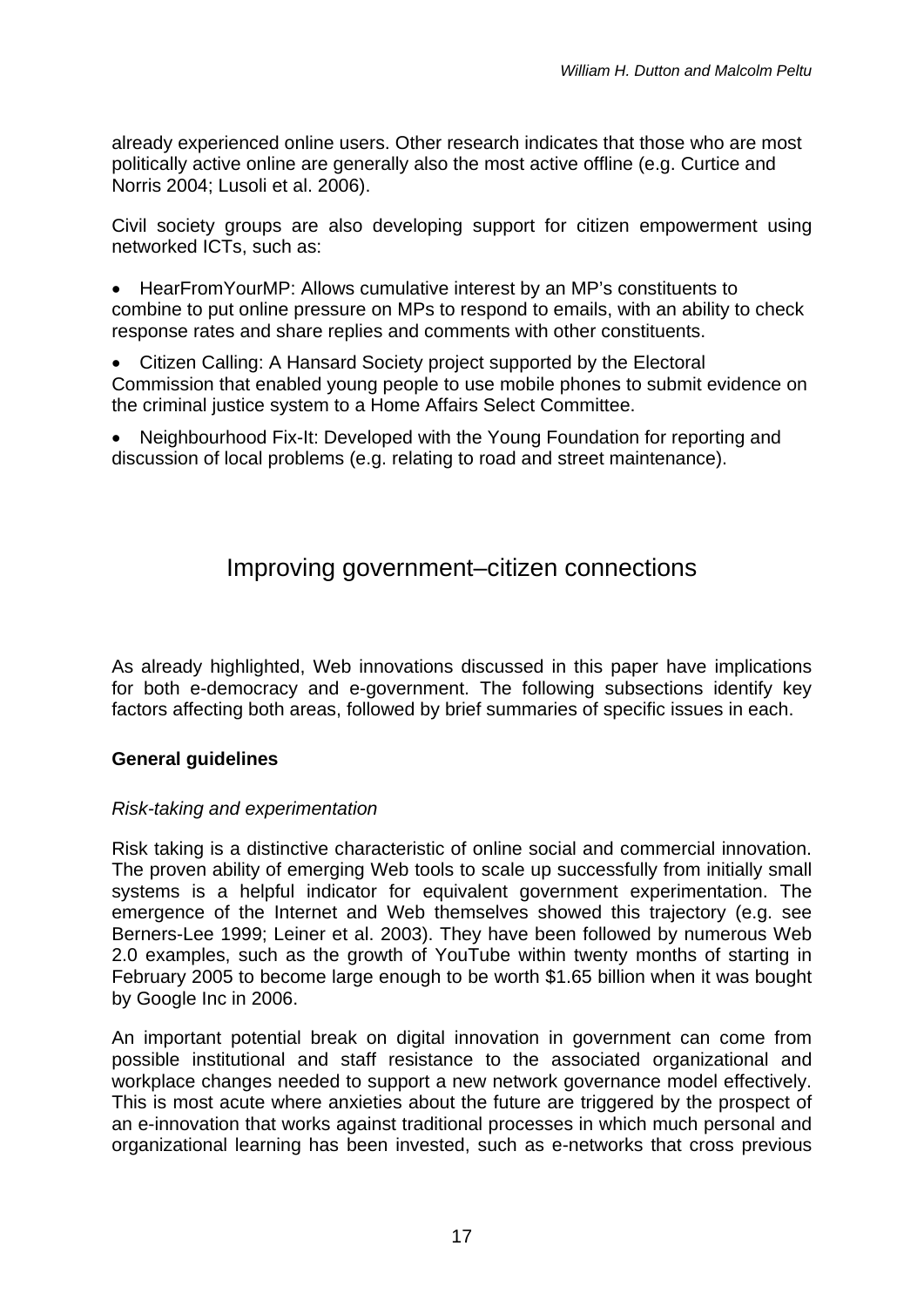organizational boundaries or result in outsourcing and/or the elimination of particular job positions.

Some of these kinds of changes could be seen as 'scary', in the sense that they primarily create psychological anxieties about what change will bring rather than posing a direct financial, security or other practical risk. Distinguishing between 'scariness' and risk could help government take relatively low risks in initiatives opening significant new institutional, group and personal opportunities that break with previous organizational and career structures, such an incremental opening out of access to, and analysis of, official data to create new forms of engagements with the public in helping them to understand what those statistics mean to citizens in their own particular contexts.

#### *Meeting citizens' needs and choices across digital divides*

Discussion of inequalities in Internet use has generally focused on the divide in physical access to the technology. However, many other divides also exist, such as in skills and patterns of use across age, gender, education and other segments of society (e.g. see di Gennaro and Dutton 2006). For instance, OII Oxford Internet Survey (OxIS) research found in 2005 that 98% of people at school leaving age have Internet access, but only 30% of those of retirement age (Dutton et al. 2005: 51). However, for many young people this access is found mainly at school. As the household is the primary arena of Internet use, this leaves significant divides within this age group.

Some divides arise from choices made by individuals who are contented with that decision, for example in households where older people decide not to use available Internet access. Others who would like more appropriate access are unable to obtain it, for example because of a lack of adequate financial resources, digital literacy skills or availability from home. The life chances of children growing up without access are particularly diminished.

Support for enhancing digital literacy is important in closing divides, including through trusted intermediaries who offer advice and training (e.g. to help people distinguish trusted sources from trivial ones). Each segment of society and the individuals within it, has its own online and offline comfort zone. A variety of channels should therefore be available to satisfy their diverse needs (e.g. print or telephone call centres as well as online services; support for an appropriate mix of languages and user interface styles for particular social contexts). All citizens also need to be given tangible 'value-added' reasons for going online (e.g. saving money or time; better information provision; more responsive interaction with politicians).

Cyberspace could broaden divides between the politically engaged and the disconnected if the most politically active online are generally also those who are active offline (e.g. Lusoli et al. 2006). However, this is also true for books, TV and other media, and the Digital Dialogues evaluation (Fergusson 2006) indicates how at the margins—those previously politically inactive can be attracted to online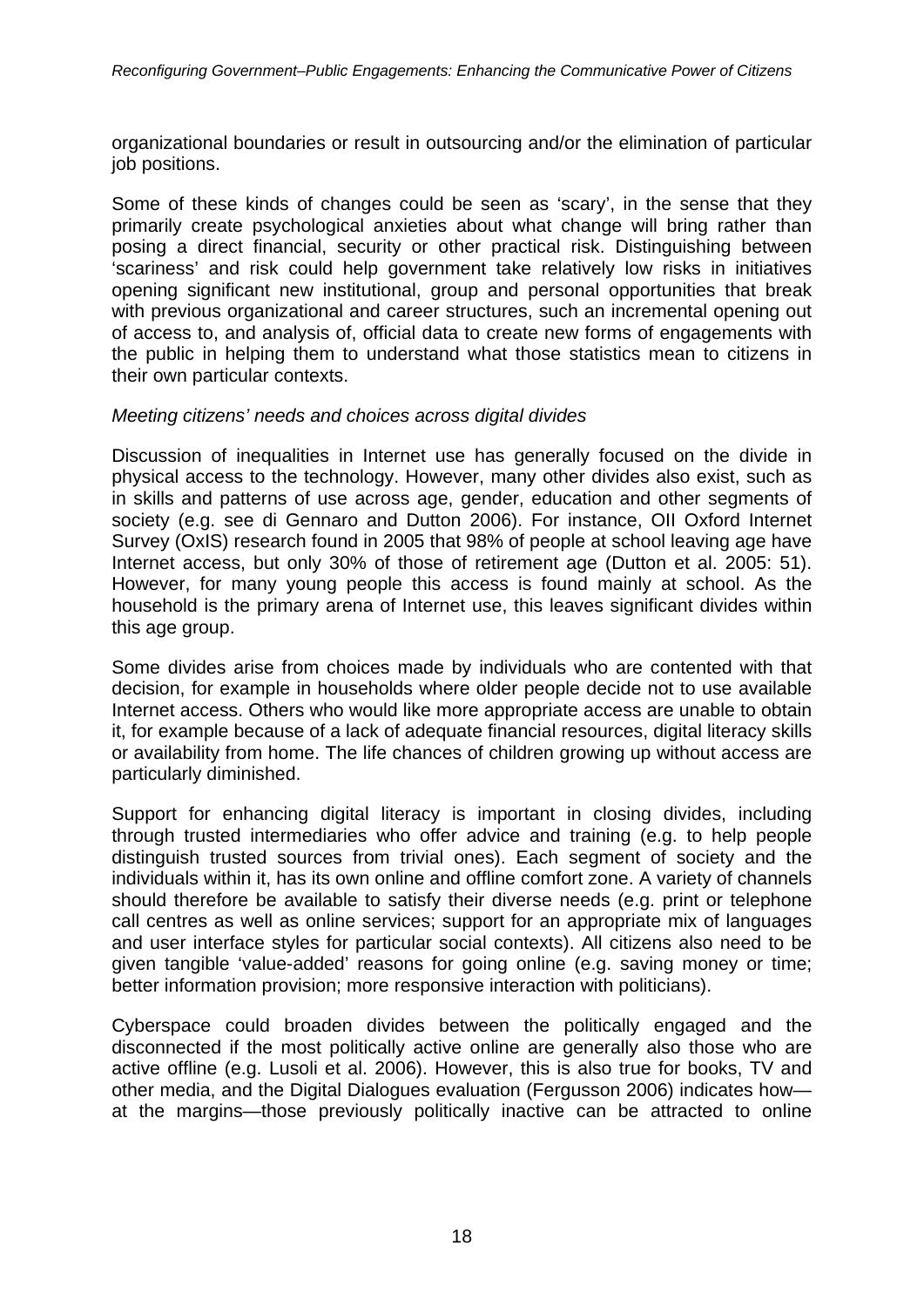politics.<sup>[11](#page-18-0)</sup> Although there seems to be a plateau for the overall level of Internet access at around two-thirds of the population (e.g. Dutton et al. 2005), with variations between nations, differences in quality of online experience and access could be more important than the overall figure. If official online referenda or similar edemocracy moves become a reality, universal access becomes more significant.

Examples of initiatives to close digital divides include UK Online Centres in poor communities, and local area network (LAN) houses in Brazil (Lemos 2007), selfsustaining community entrepreneurial small businesses (e.g. kiosks and street stores) filled with digital technologies offering low-cost Internet access.

#### *Trust between government and citizens*

The Internet's communicative empowerment of its users can alter the relationship between the governed and those who govern; producer and consumer; old and young; and many other traditional notions of hierarchy and authority. This is creating new pressures on establishing two-way trust in the public sphere: not only citizens' trust in government, but government's trust in citizens' ability and motivation to behave as a responsible and engaged 'demos' rather than the anarchic and often extremist cyberspace 'zoo' perceived by some (e.g. see Wheeler 2006).

Building such trust is essential in moves towards more deliberative e-democracy processes in which citizens use online facilities to help understand and address the difficult trade-offs involved in meeting diverse, often conflicting, stakeholder requirements. In this respect, one of the most promising developments discussed above has been the successful evolution of community self-governance processes. However, publicity about major government IT failures has undermined trust in largescale digital network projects.

Expectations play an important role in building or undermining trust. Overexpectation about what the use of ICTs can actually achieve could lead to disillusionment, for instance if it is suggested that the technologies alone can overcome problems whose roots are embedded in real world experiences of public services and the impacts of government policies. On the other hand, many citizens could see benefits from a system offering a lesser but more realistic depiction of what to expect, such as making it clear that their voice will be heard and listened to. even if no promise can be made that their view will change specific policy outcomes. For instance, e-petitioning can help to build trust if it leads to visible impacts like getting relevant feed back through the new online channel and seeing an influence on the mass media news agenda. Tony Blair recognized the importance of this when he wrote an article entitled 'The e-petition shows that my government is listening' (Blair 2007) during the media storm sparked by the road tax e-petition. In it, he also argued that the government did not 'share the petitioners' views' but welcomed 'the focus on this issue that the e-petition has brought about'.

<span id="page-18-0"></span> $11$  Such patterns have been evident since early digital democracy experiments, such as the PEN 'electronic city hall' developed in the 1980s in Santa Monica, California (Dutton 1999: 184–185; Dutton 2007).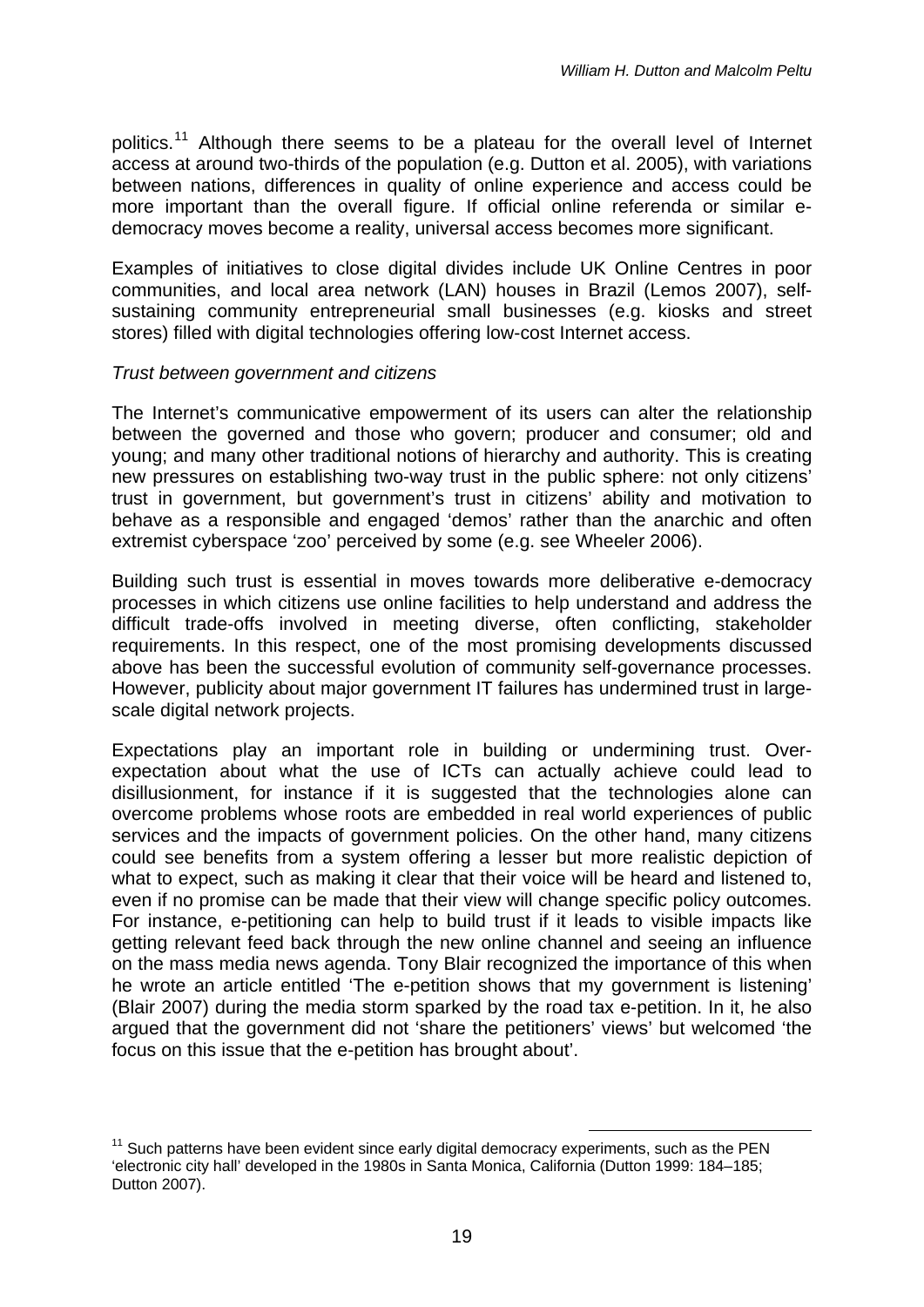If trust is to be strengthened, suspicions about the motivations of government and politicians who promote the use of digital networks also need to be understood and addressed, as they are often indicative of real underlying political struggles. For example, some fear government may want to undertake centralized surveillance of citizens through online databases or try to manage democracy top-down by using information gathered from e-democracy consultations and other opinion polling in a manipulative way. Many politicians also see the online world primarily as an opportunity to compile contacts for campaigning and fund raising. Such scepticism can be addressed by formulating appropriate legislation to safeguard citizens in cyberspace (e.g. data protection and privacy laws) and providing tangible democratic gains to citizens (e.g. by demonstrating that online consultations and other contacts result in timely and relevant responses).

#### *Creating a flexible and relevant legal and regulatory framework*

Important legal issues are raised by the use of e-democracy and e-government systems.<sup>[12](#page-19-0)</sup> These need to be addressed in ways that reassure citizens and public officials, as well as seeking to support the flexibility required to nurture innovations that could deliver real benefits to civil society and government.

### **Figure 6. Key legal issues in government digital networks**

Privacy and data protection: Legislation should guard against abuses of government's extensive authority over highly sensitive personal data collection and access to it, while allowing institutional data sharing that improves coordination and efficiency.

IPR and copyright: New forms of Digital Rights Management (DRM) need to be explored to balance fairly the needs of creators and audiences in cyberspace environments where traditional offline copyright controls are being challenged, including allowing citizens more control over rights to accessing their private data.

Liability: This can be a critical issue in the provision of information on government websites and in government-moderated discussion forums and online health, tax or other advice sites in which government officials participate, perhaps as part of a collaboration.

Authentication and identification of citizens online:<sup>[13](#page-19-1)</sup> Regulations are needed to help manage appropriate levels of digital identification to foster online engagements, while protecting against fraud and other online abuses. While high levels of authentication are essential for some e-government transactions, such as tax returns and passport applications, trust in many e-democracy applications can be bolstered by allowing much leeway in personal anonymity, particularly when engaging with public officials.

Cross-jurisdiction processes: As cyberspace seamlessly spans physical borders, international cooperation is important, for instance within the EU where barriers to trans-European online services can be created when relevant EU Directives are interpreted in different ways within Member States.

<span id="page-19-0"></span> $12$  The Breaking the Barriers to eGovernment project has examined related legal dimensions in detail (see Eynon 2006).

<span id="page-19-1"></span> $13$  These issues are being studied by the ESRC e-Society project 'Personal Identification and Identity Management in New Modes of E-government'.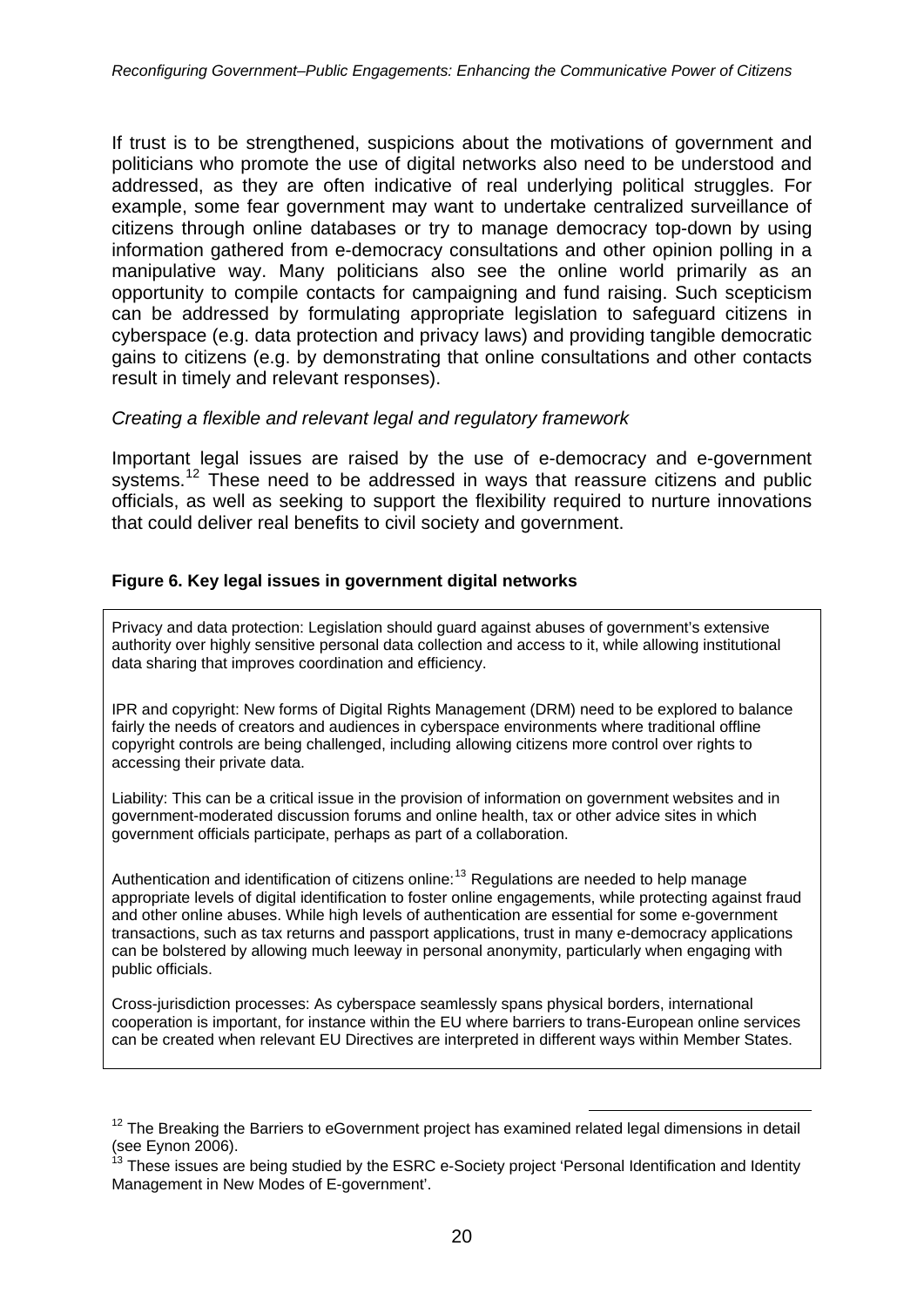<span id="page-20-0"></span>Protection of children: Cybercrime and anti-paedophile grooming laws are being widely established (Nash and Peltu 2005). In the US, the Deleting Online Predators Act (DOPA) of 2006 aims to prohibit schools and public libraries that receive federal funds from allowing young people to access social networking, chat and blogging sites. It has been criticized for being too specific to MySpace-type sites and difficult to implement as young people can find other routes to the sites they want to access.

## **E-democracy: enhancing citizen participation in policy making**

The key e-democracy issue discussed at the workshop was whether the user empowerment brought by Web-based social networking could transform government–citizen connections as substantively as some have argued (e.g. Jenkins and Thorburn 2003; von Hippel 2005). The hope is that a public discourse can be created online in which different stakeholders respect each other while expressing their distinctive viewpoints. The fear is that it could degenerate into destructive confrontations.

Politicians and public officials can facilitate civil discussions and debates by establishing public online spaces and the rules by which they are moderated, just as all other democratic forums have been governed by rules of order. Given government's special status in society, online forums for which it is responsible require particular attention and expertise in developing an appropriate 'netiquette' to moderate—and sometimes 'censor'—discussions (e.g. Dutton 1996). Unregulated forums tend to become boxing rings for the extremes of an argument. However, once a forum is moderated, its momentum can be dampened as the editor can then become legally responsible for its content and poorly designed moderation mechanisms could interrupt free-flowing debate.

In addition to facilitating the establishment of fair rules of order, promising roles for public officials in online policy forums include helping to lightly structure stages of discussion (e.g. fitting a policy development timetable) or to provide balanced summaries and relevant information as discussion progresses. It also helps to have an awareness of techniques used to sabotage and distort forum discussions, or which unintentionally have the same effect, including how to defuse flare-ups and disruptions with the support of the forum's wider community.

The stage at which an online consultation takes place must be carefully considered. E-petitions, for instance, are generally most appropriate for highlighting issues not yet widely debated. Consultations are particularly welcomed by politicians and civil servants when working through details after a strategic direction has been set, for example by placing online evidence received in response to a government White Paper.

High visibility in popular search engines is crucial to informing the public and countering misinformation. For instance, in some contexts a Google search for 'European Health Insurance Card' has shown higher ratings for sources charging to obtain the card, although it is available free from government websites. The appetite for official online information is shown by the downloading within 36 hours of three million copies of the UK government's second Iraq dossier of February 2003.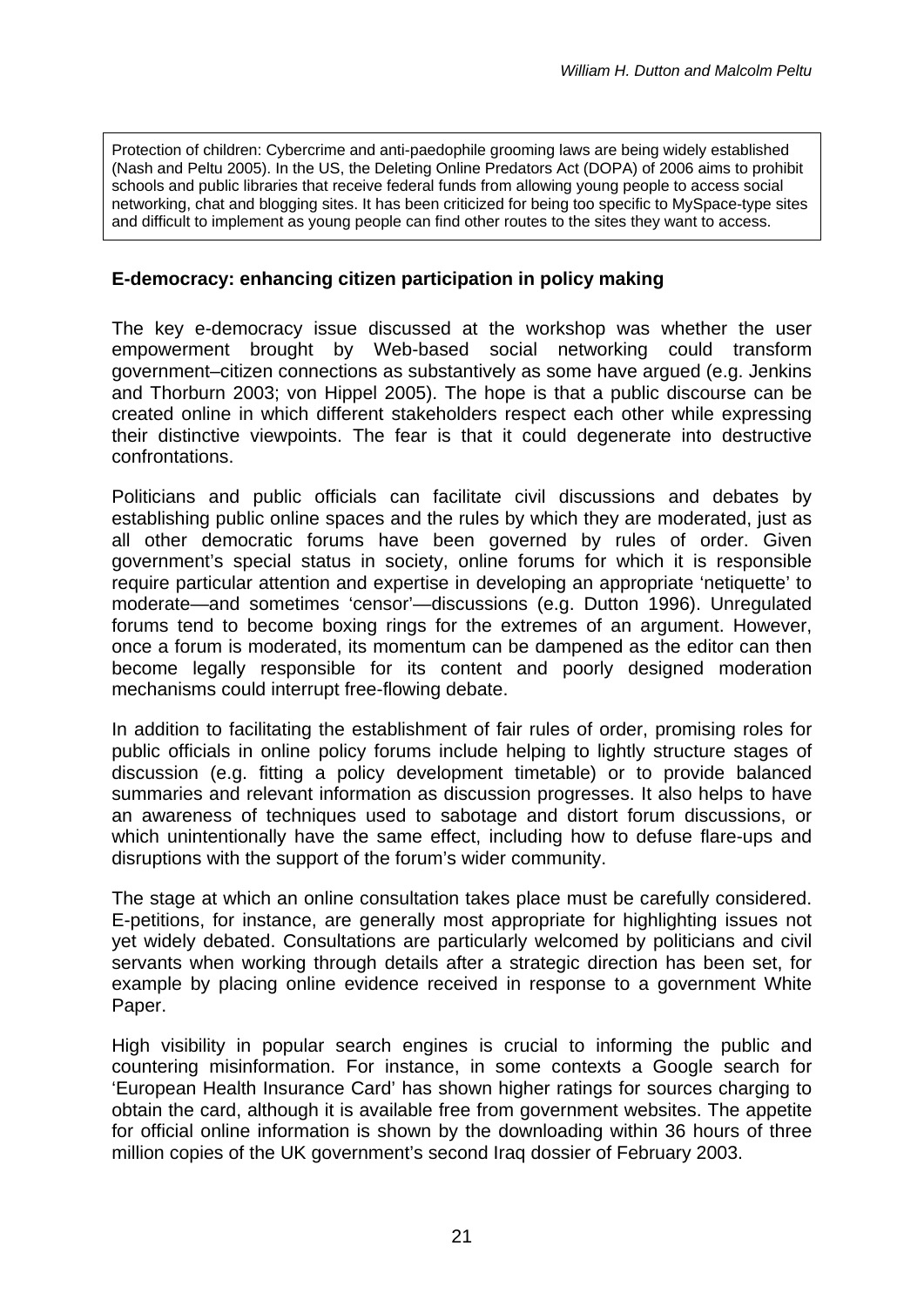### <span id="page-21-0"></span>*Support for e-democracy initiatives*

Appropriate support is important in creating and sustaining successful e-democracy initiatives. In addition to software and Web design tools, this could include advice to citizens on how to engage with government officials in non-abusive ways, while clearly making the points they wish to raise. Government representatives also need to understand how best to manage online consultations (e.g. in providing appropriate feedback). Organizations offering such support include:

• MySociety.org: Builds websites for civic and community activities (e.g. 10 Downing Street e-petition site; TheyWorkForYou.com; Neighbourhood Fix-It).

• The International Teledemocracy Centre (ITC), Napier University, Edinburgh: Applies expertise in software engineering and political and sociological analysis to edemocracy applications (e.g. the Scottish Parliament's e-petition system).

• Electoral Commission: Offers a portal to e-democracy resources.

• International Centre for Local e-Democracy: A virtual focal point for collaborative e-democracy initiatives in the UK and abroad, including use of the Centre's online resources by UK local authorities, community groups and citizens to help run projects in their own areas.

• Sunlight Foundation: Enables US citizens to learn more about what Congress and their elected representatives are doing by enhancing access to existing information, digitizing new information and creating new tools for shared information exchange and political action (e.g. mashing up databases and Google maps to identify Congress members' campaign contributions and votes).

• DEMO-net: A network of social, technological and scientific researchers studying the nature and impacts of e-democracy 'eParticipation' initiatives across Europe, sponsored by the European Commission.

#### **E-government: rethinking the design and delivery of public services**

The use of ICTs in e-government has been evolving for many decades (e.g. Chadwick 2006; Margetts 2006). The main applications to date have been the provision of information on websites and the undertaking of some online transactions. However, research by the Audit Office's Government on the Web project, which started in 1999, indicates that the gap between e-government and ecommerce uses of online capabilities in business may be widening, after narrowing in 2002. A principal reason could be the failure of government to respond as quickly as the private sector to opportunities opened by Web 2.0 innovations.

To achieve the Internet's potential for being used to transform public services successfully, rather than just increase the productivity of traditional approaches, reasons for resistance within government to the necessary internal flexibility should be understood and addressed. For example, there can be perceived and real loss of status and power in departmental 'turf wars' or negative impacts on staff when processes are redesigned to support a network governance model. Motivating individuals and groups in the public sector to welcome online innovations that will benefit citizens is therefore a key policy priority.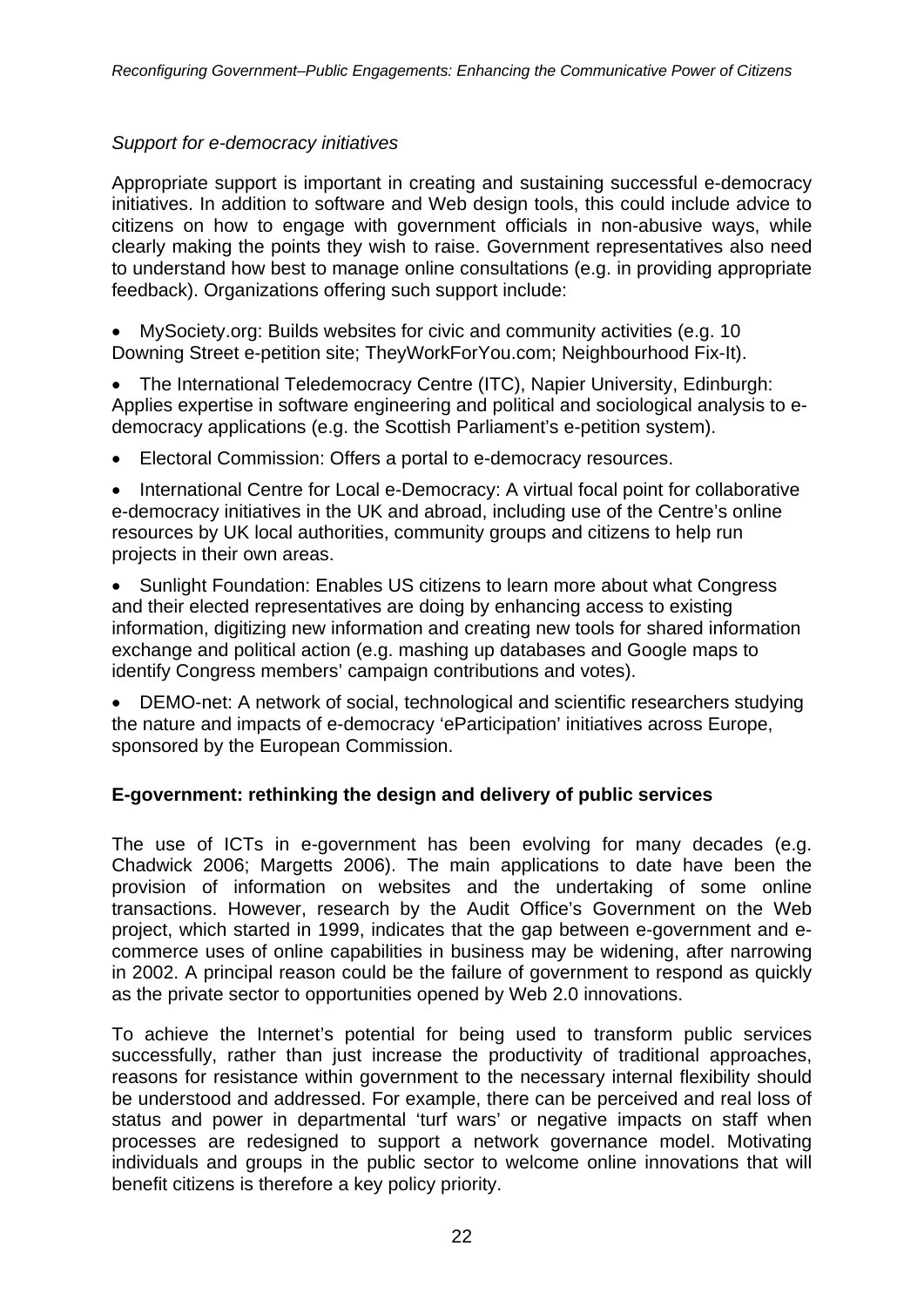<span id="page-22-0"></span>Even though e-government and e-commerce have distinctive and often very different objectives and cultures, lessons learnt in business from more advanced online applications can be of much value to e-government—provided they are appropriately recast in the public sphere. For instance, digital networks have transformed firms' ability to know customers and treat them according to their particular requirements. In an e-government context, these online-enhanced customer relations management techniques could be of benefit in learning how to help tailor public services to individual citizens' requirements and to demonstrate tangible 'value-added' benefits of going online (e.g. saving time in reporting a problem like broken street lighting to a local council and receiving email feedback on progress in solving the problem, in an analogous way to the support for e-commerce transactions).

Some lessons from e-commerce experience cannot be transferred automatically to government contexts because business and government operate within different economic and incentive structures. For example, a website that generates more demand in business generally creates opportunities for increased profits, whereas an effective problem-reporting website for a public service (such as for road repairs) could add a strain to limited public finances. However, in this respect government can learn from e-commerce the importance of considering during the design and development of new e-government services the appropriate resource levels needed to support any changes in demand that the online move could bring.

## Conclusion: incremental paths to transforming the public sphere

This paper has sought to identify the degree to which Web 2.0 innovations, characterized around the broad concept of a 'Google generation', can help government to support, and benefit from, citizens' self-generated communicative power enhancements enabled by the Internet. A key conclusion was that many important answers to the main questions raised can already be found on the Web. More will emerge as a growing number of Internet users learn how to take advantage of their new levers of online communicative empowerment, such as social networking and user-generated content, to reconfigure social, political and commercial relationships. Government officials and politicians therefore need to learn how to participate in this virtual space, and in high-speed Internet time, and to no longer regard government as the prime source of tools and systems to support democratic participation.

In embracing these developments, government must obviously take account of the special needs of the public sector, for example safeguarding private data held by government and protecting citizens' online safety and security. The aim is to develop websites and online services for the public that attract people's attention and deliver tangible benefits. Incremental successes that enhance citizens' lives in some way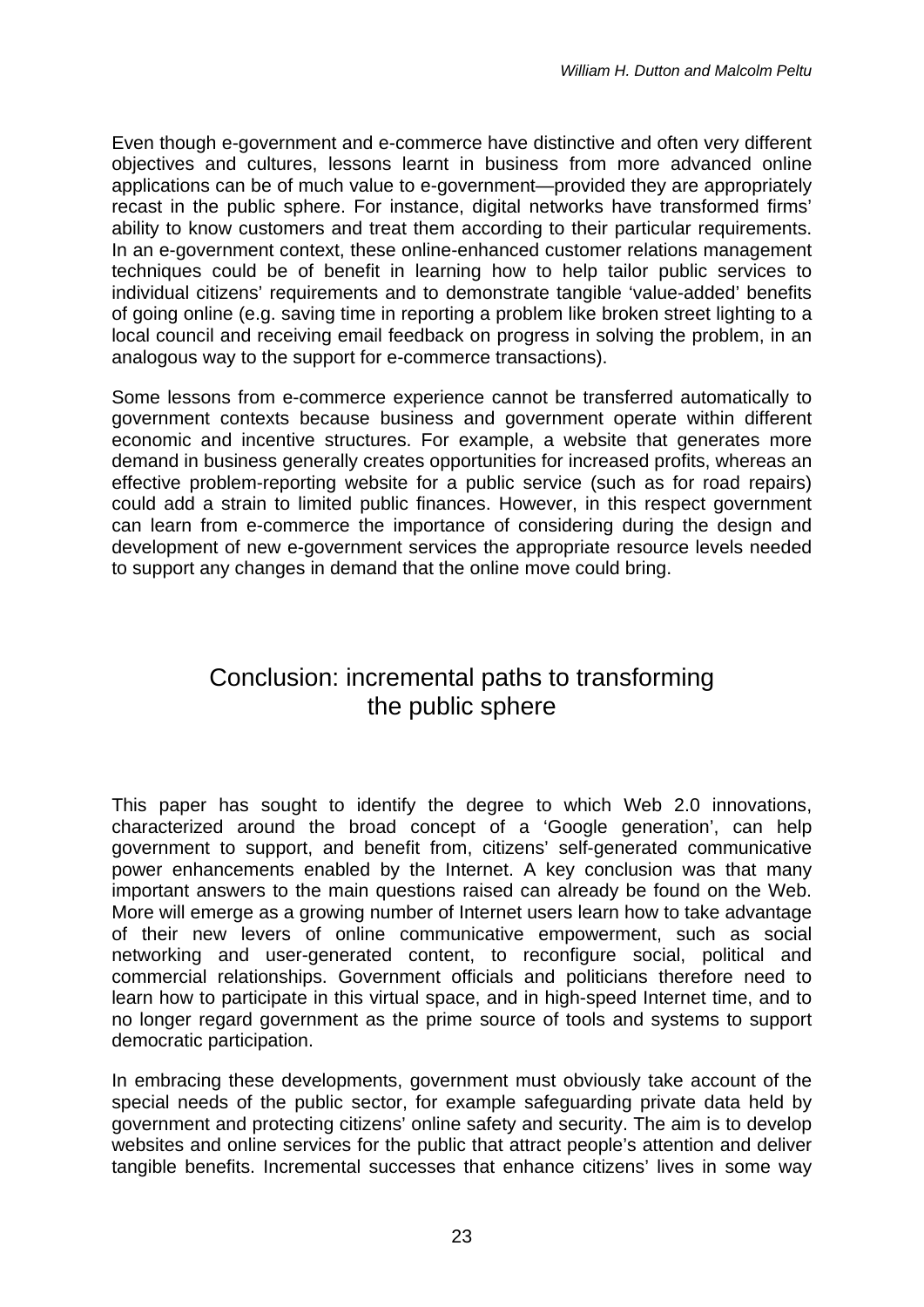<span id="page-23-0"></span>can help to build the trust necessary to move towards more fundamental transformations. However, enthusiasm for online interactions must not lead to the abandonment of older technologies and offline channels that remain important to particular groups.

## **Creating a 'Wow!' response**

Seeking a 'Wow!' response from users of government online services can help to generate enthusiasm for new forms of government–citizen relationships. This Wow! factor can come from relatively simply produced 'pleasant surprises' when dealing with government, as well from more startling high-risk, high-impact innovations. Such 'Wow!' examples could include:

• Breaking traditional expectations and perceptions of government by demonstrating significant improvements over offline services (e.g. making it clickeasier, quicker, cheaper and more enjoyable to contact government, get relevant feedback and undertake transactions—or to generate a national debate, as for the road pricing e-petition).

• Making existing government data available in appealing forms for mashing up by citizens in ways that are most meaningful to them (e.g. providing national and local statistics that can be overlaid on local maps; presenting a government report with spreadsheet support for analyzing raw data provided; a website allowing a Bill's progress through Parliament or a planning application through a local government process to be tracked, with links to related documents, meetings and contacts).

• Creating policy consultation spaces where the previously excluded can participate fully (e.g. exploiting the ability of cyberspace to dissolve status, age, physical, geographic and other barriers, such as forums giving a voice to those who may feel intimidated in a real-world meeting, as happened in consultations over UK legislation on domestic violence to women, when contributions were received from women who were unlikely to have been heard from otherwise).

• Applying proven Web innovations that could seem startling when deployed by government (e.g. having an avatar presence in a 3D Second Life World; experimenting with multiplayer games to build understanding of the dynamics and complexities of multi-stakeholder policy making, such as a local authority planning game with rules based on actual planning law; involving young people who understand the Web's creative opportunities in the design of government sites, aimed both at their contempories and older generations; websites informing, communicating and getting practical responses on local issues, such as grafitti clean-up campaigns).

• Using business customer relations management techniques to enhance connections between citizens and government (e.g. targeting 'special offers' and information according to a person's needs, such as e-loyalty cards for public transport or recycling facilities; email feedback on progress in responding to a public service request or transaction).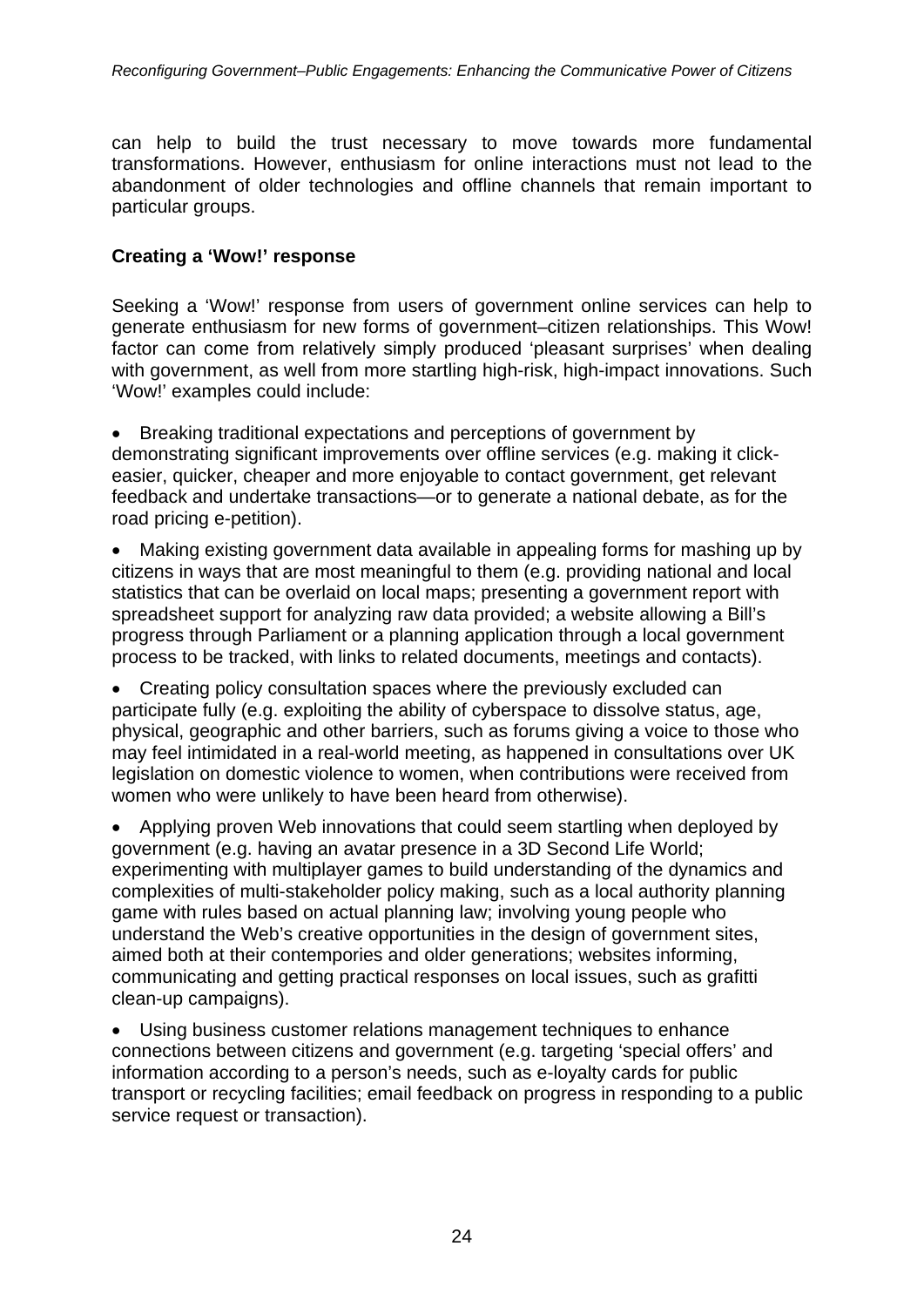### <span id="page-24-0"></span>**Paying attention to detail**

This report has highlighted many practical ways in which Web advances could support better government. Figure 7 recaps some of the main best practice pointers.

#### **Figure 7. Key steps to improving government with the help of Web innovations**

#### **Strategic**

Manage risk to encourage incremental, containable experimental steps to Wow! and transformational outcomes, in ways that are appealing and productive.

Establish legal foundations that are flexible enough to support digital innovation and sound enough to protect citizens, public servants and government from abuses.

Don't separate thinking and planning about democracy and government and associated digital initiatives.

Recognize, understand and address institutional and workplace constraints.

Provide resources to improve and sustain better digital literacy within government, as well as in the wider population.

Establish more flexibility in licensing and digital rights management issues, enabling more open access and greater reuse of public sector information.

Consider regional, European and wider international legal and regulatory implications and engage in necessary cooperation with other countries and relevant NGOs.

#### **Tactical**

Take advantage of the enthusiastic contribution of the 'Google generation' ethos by involving creative individuals keen to build imaginative new applications.

Make online public services appealing, easy to use and offering tangible benefits.

Provide a mix of multi-modal online and offline channels to meet the diversity of user needs and aims.

Develop guidelines to assist government services and democratic initiatives to tap Web 2.0 creativity (e.g. in how to join mashups and the role of public officials in democratic e-forums, such as formulating appropriate 'rules of engagement').

Establish high visibility for government's presence on the Web.

Design and test website usability, navigability and wide accessibility (e.g. for elders, the disabled or people with special language needs).

Exploit the Internet's ability to provide efficient, tailored feedback.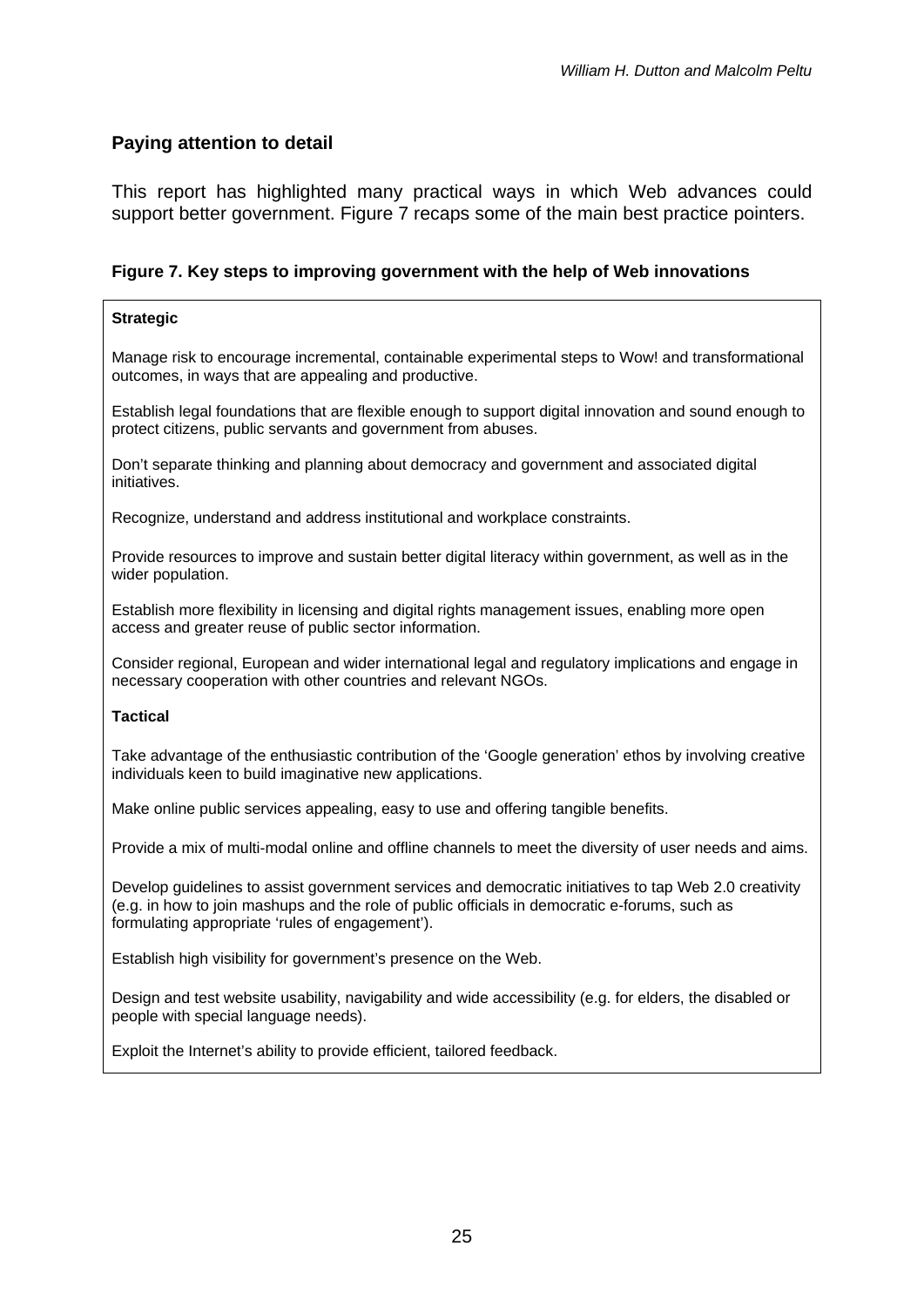<span id="page-25-0"></span>Create a rapid response team within government to take account of 'Internet time' round-the-clock online flows of information and misinformation.

Use open standards and widely used products wherever appropriate (e.g. Adobe Flash for animation and video downloads; the RSS streaming standard for fast syndication of information updates between multiple websites)<sup>[14](#page-25-1)</sup>

Embrace new media and technologies as they emerge.

#### **Dilemmas and tensions to be addressed**

ICTs are two-edged: the same capability can be used for better and worse outcomes, such as the Internet's openness to both welcomed and unwanted content. This makes it difficult for government to achieve an acceptable balance for all stakeholders, leading it sometimes 'to be damned if it does and damned if it doesn't'. For example, Tony Blair announced plans in January 2007 to use ICTs to help share information to improve public service delivery. In response, the main story in The Independent stated: 'Moves to share people's personal details across Whitehall have provoked a civil liberties uproar and accusations that the Government has taken another step towards "a Big Brother state"' (Morris 2007). In the same issue, columnist Johann Hari (2007) put a counter argument: 'If we assume all state action undermines human freedom, we will end up opposing smart measures that help people along with the ones that cause real harm.'

This privacy–trust tension is one of a number of dilemmas caused by underlying conflicts of interest and perception that need to be understood and addressed in developing policies relating to government–citizen relationships using new digital media. Another crucial area of vigorous debate relates to censorship versus free speech. This is particularly important in the context of the Internet's open, unmediated ethos that has been a major factor in its growth.

Few inside or outside government want either of the extremes of strict government censorship or confrontational citizen outrage. Instead, the challenge for government is to gain the support and trust of citizens in online capabilities, while protecting the justifiable government need to maintain controls appropriate to its special position in society and to ensure that the facilities it manages are not abused in illegal or otherwise unacceptable ways. Another form of central control that is often disputed relates to attempts to present a coordinated 'online face' to government services by limiting the degree of independence of departments, agencies and local initiatives. The Direct Gov UK portal seeks to balance this tension by having a central team offering a coordinating framework supporting easy access to services on departmental websites.

Figure 8 summarizes these and other dilemmas raised by government use of digital networks and related technologies. Although no simple 'fix' can resolve the deep-

<span id="page-25-1"></span> $14$  For instance, RSS is used by Euro Info Centres for small and medium enterprises in the EU's Competitiveness and Innovation Programme.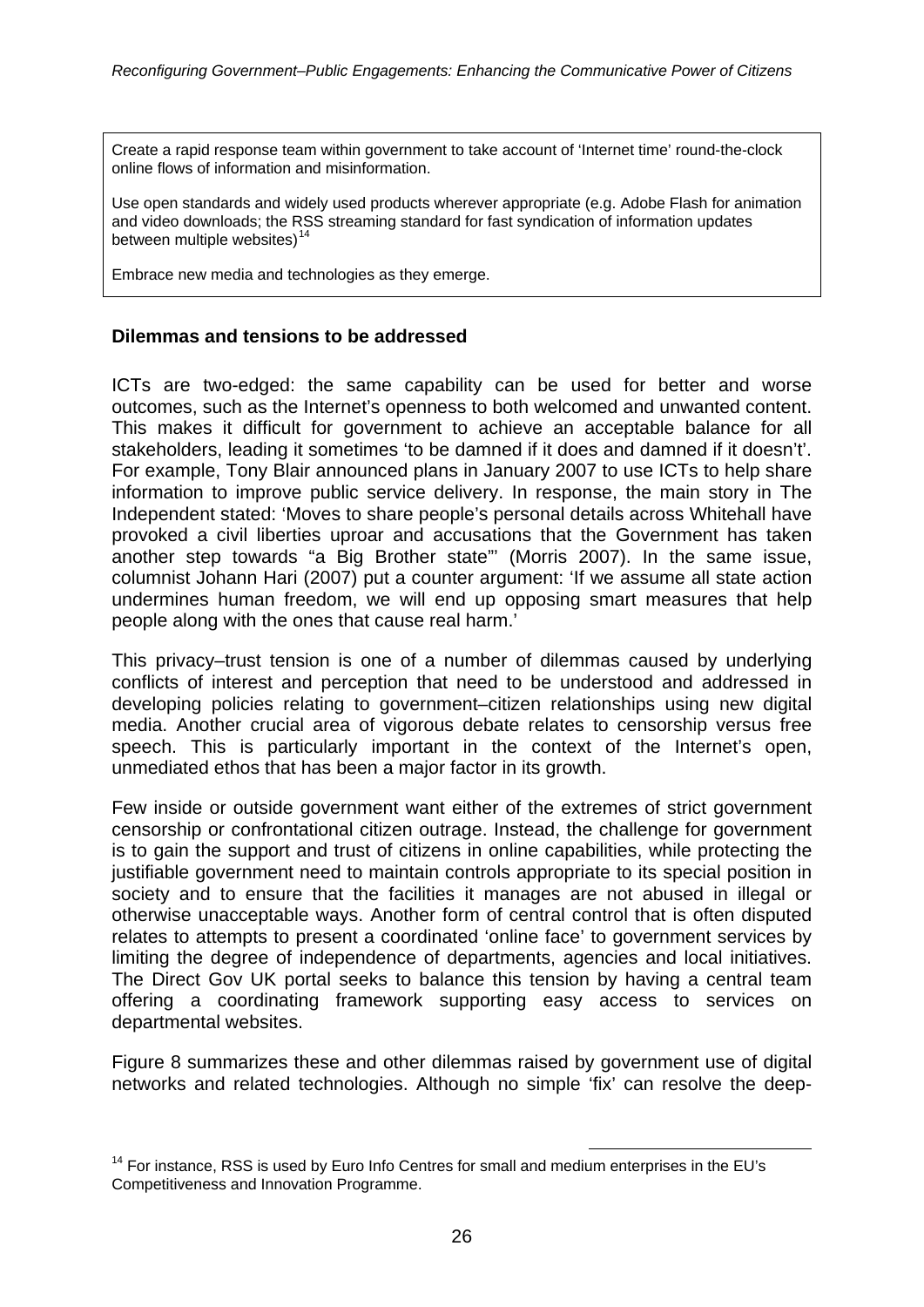<span id="page-26-0"></span>rooted tensions they represent, their underlying social dynamics should be studied, understood and addressed.

| <b>Main tension</b>       | <b>Description</b>                                                                                                                                                                                                                                                                        |
|---------------------------|-------------------------------------------------------------------------------------------------------------------------------------------------------------------------------------------------------------------------------------------------------------------------------------------|
| Privacy-trust             | The Internet's open design that has enabled the user creativity fuelling<br>Web innovations can also undermine trust, safety and security by<br>opening virtual doors to malicious intrusions into citizens' and<br>government's cyberspaces.                                             |
| Control-freedom           | Government needs to maintain some controls to ensure its special<br>position in society is not abused. However, such controls are often<br>seen as intrusive restrictions by citizens.                                                                                                    |
| Central-devolved power    | Fear of a loss of control could lead government to present itself as a<br>monolith in cyberspace, rather than allowing each public service to<br>create its own presence within a flexible framework. But devolution<br>could lead to poor coordination, inefficiency and patchy results. |
| Experimentation-stability | Risk-taking is central to the 'Google generation' spirit, but government<br>must be cautious about the impact of its experiments on citizens and<br>public services.                                                                                                                      |
| Speed-deliberation        | Instantaneous communication from almost anywhere at any time is<br>accelerating many democratic and government processes in beneficial<br>ways. However, speed can undermine policy making that requires<br>more studied deliberation.                                                    |
| Efficiency-surveillance   | ICTs can improve administrative coordination and public services by<br>sharing access to information. But 'Big Brother' fears about abuses of<br>that access can block such sharing.                                                                                                      |
| Protective-enabling       | Legislation and regulation aiming to protect against e-network abuses<br>also needs to support as much Web innovation as possible, although<br>that could create new threats as well as delivering new benefits.                                                                          |
| Promotion-overhyping      | Many citizens need to be encouraged to go online, but over-<br>exaggeration of the benefits of new ICTs and underplaying of the<br>continuing value of other channels can lead to resistance to some<br>innovations.                                                                      |

#### **Figure 8: Policy dilemmas in applying ICTs to government**

#### **Key future research areas to be explored**

Given the rapidly changing overall social and economic environment and the diverse nature and impacts of relevant digital innovations, it was no surprise that workshop discussions revealed many important areas requiring further clarification. Some key related research topics where more investigation is warranted to assist policy and practice are summarized in Figure 9.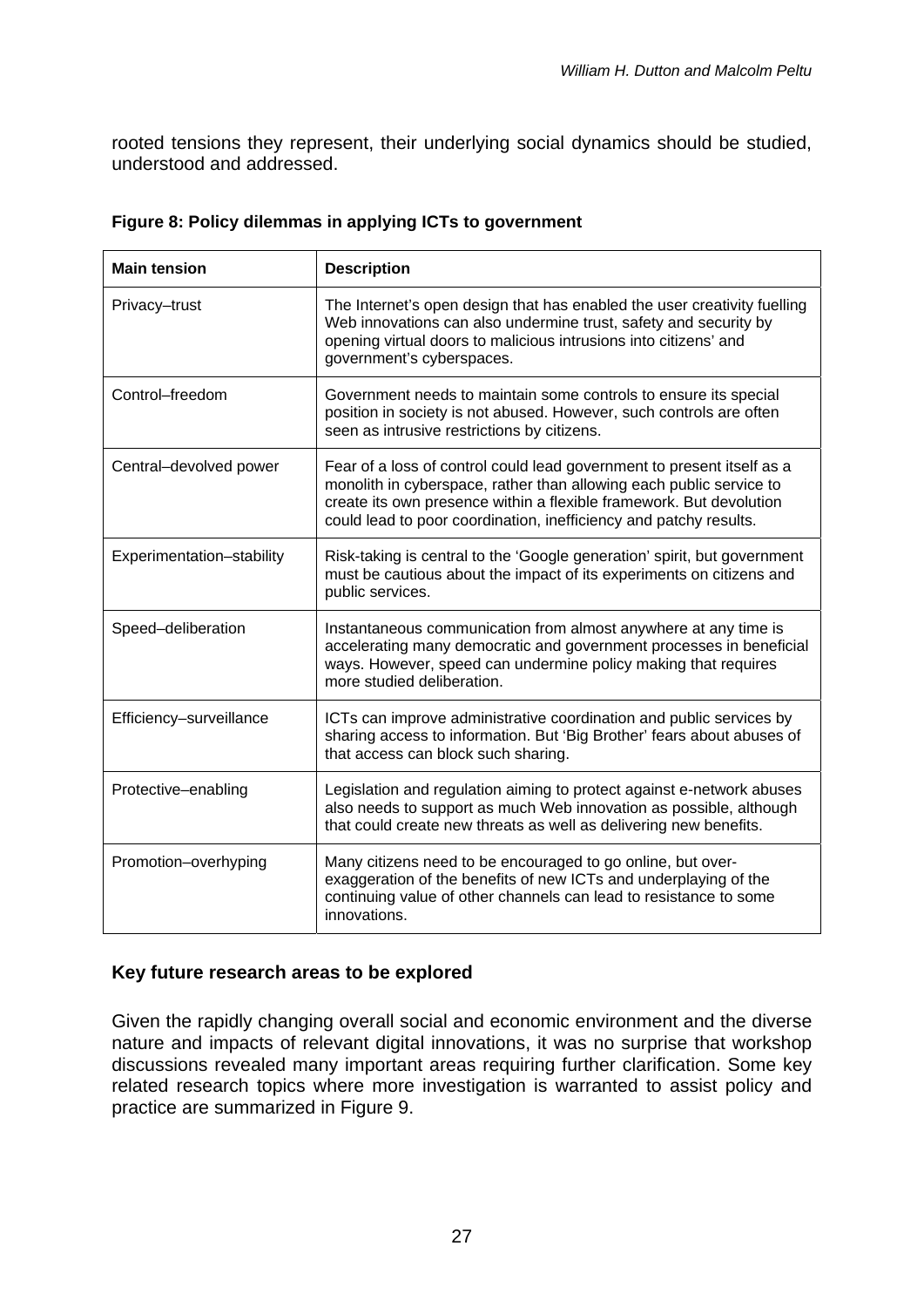#### <span id="page-27-0"></span>**Figure 9: Research topics to help government–citizen engagements**

The social dynamics underpinning the dilemmas and tensions illustrated in Figure 8.

Expectations of citizens when engaging in policy consultations (e.g. mainly recognition that their voice is being heard or a belief that their views should be seen to influence actual policy in visible ways).

Online consultations that are more deliberative than a 'point-and-click democracy'.

Targeted studies of the ways younger people and other groups exercise particular choices to use or not to use online and offline media in the public sphere.

Best practice guidelines to assist politicians and public officials to participate effectively in online consultation forums, based on case studies of what works and what doesn't in online government– citizen engagements, and the reasons why.

Ways of recasting commercial e-customer relations management approaches in public service environments.

The optimum points in policy development for using particular kinds of online consultation.

Improving political engagement through forums on websites with non-political focal points (e.g. message boards associated with music or sports sites).

Barriers to e-democracy and e-government, and how to avoid or overcome them.

Legal and regulatory requirements for government's online activities.

Digital literacy training and support requirements.

Tools to assist wider take up of digital technology capabilities to improve government connections with citizens.

## References

BBC News (2007) More Road-charging Debate Pledged. BBC News, 12 February. Available at: [http://news.bbc.co.uk/1/hi/uk\\_politics/6352957.stm](http://news.bbc.co.uk/1/hi/uk_politics/6352957.stm) 

Benkler, Y. (2006) The Wealth of Networks: How Social Production Transforms Markets and Freedom (Yale University Press: New Haven, CT).

Berners-Lee, T. (1999) Weaving the Web: The Origins and Future of the World Wide Web (Orion Books: London).

Blair, T. (2007) The E-petition Shows that My Government is Listening. Observer, 18 February. Available at: <http://observer.guardian.co.uk/politics/story/0,,2015871,00.html>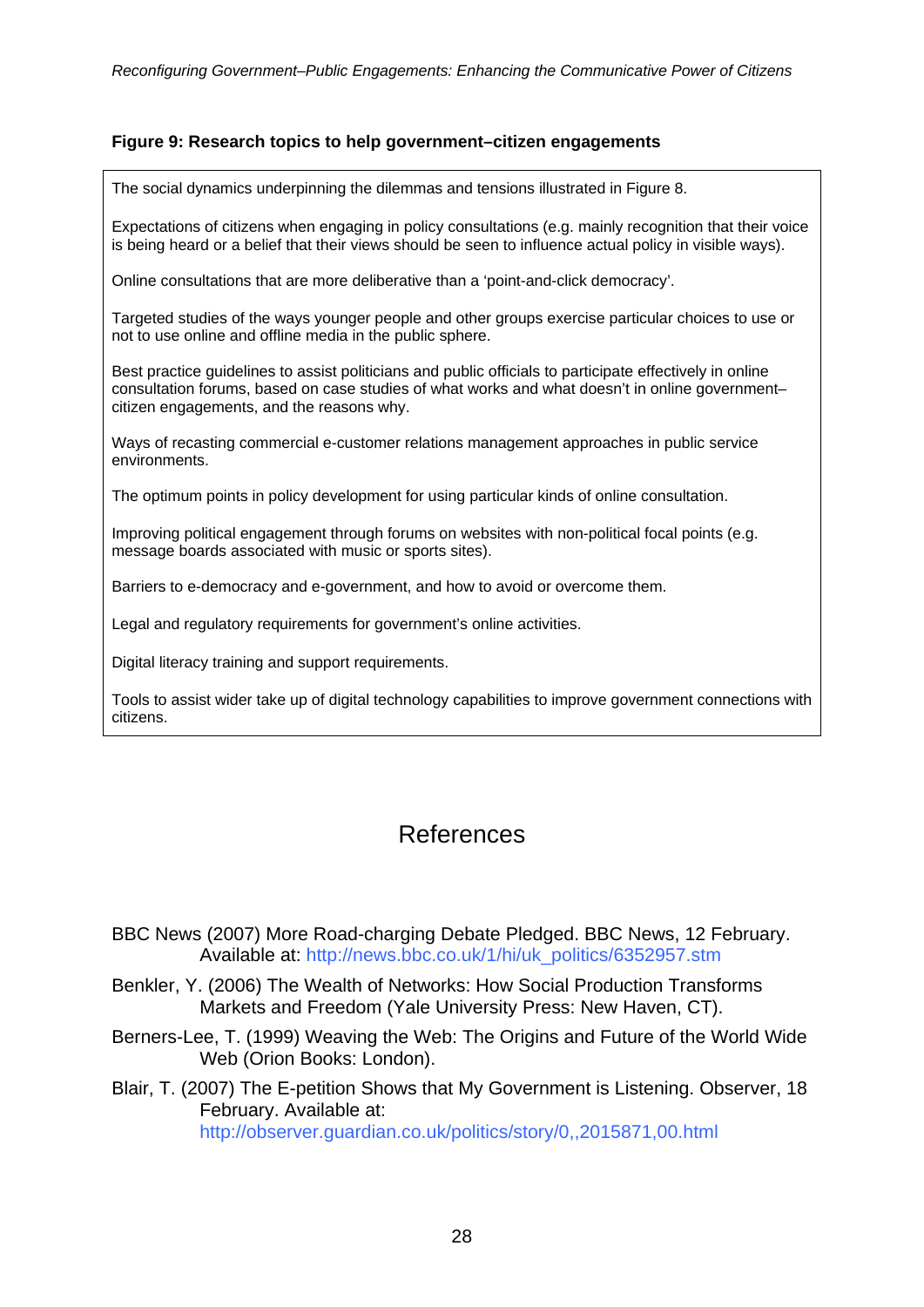- Castells, M., Fernandez-Ardevol, M., Qiu, J.L. and Sey, A. (2007) Mobile Communications and Society: A Global Perspective (MIT Press: Cambridge, MA).
- Chadwick, A. (2006) Internet Politics: States, Citizens and New Communication Technologies (Oxford University Press: Oxford).
- Curtice, J. and Norris, P. (2004) E-politics? The Impact of the Internet on Political Trust and Participation. In: A.Park, J.Curtice, K.Thompson, C.Bromley and M.Phillips (eds) British Social Attitudes the 21st Report (Sage: London).
- di Gennaro, C. and Dutton, W. (2006) The Internet and the Public: Online and Offline Political Participation in the United Kingdom. Parliamentary Affairs 59:299–313.
- Dibbell, J. (2004) We Pledge Allegiance to the Penguin. Wired 12 (11), November. Available at: [www.wired.com/wired/archive/12.11/linux.html](http://www.wired.com/wired/archive/12.11/linux.html)
- Dutton, W.H. (1996) Network Rules of Order: Regulating Speech in Public Electronic Fora. Media, Culture and Society 18:269–290.
- Dutton, W.H. (1999) Society on the Line: Information Politics in the Digital Age (Oxford University Press: Oxford).
- Dutton, W.H. (2007) e-Democracy: Reconfiguring Participation in Governance and Public Policy. Paper presented to the 'E-Participation Forum 2007', Seoul, Republic of Korea, 7–9 February. Available at: [www.egovbarriers.org/downloads/news/200703\\_Dutton\\_Reconfiguring\\_P](http://www.egovbarriers.org/downloads/news/200703_Dutton_Reconfiguring_Participation.pdf) [articipation.pdf](http://www.egovbarriers.org/downloads/news/200703_Dutton_Reconfiguring_Participation.pdf)
- Dutton, W.H. and Peltu, M. (2005) The Emerging Internet Governance Mosaic: Connecting the Pieces. Oxford Internet Institute Forum Discussion Paper No. 5. Available at: <http://www.oii.ox.ac.uk/resources/publications/FD5.pdf>
- Dutton, W.H., di Gennaro, C. and Millwood-Hargrave, A. (2005) The Internet in Britain: The Oxford Internet Survey (OxIS). Oxford Internet Institute. Available at: [http://www.oii.ox.ac.uk/research/oxis/oxis2005\\_report.pdf](http://www.oii.ox.ac.uk/research/oxis/oxis2005_report.pdf)
- Escher, T., Margetts H., Petricek, V. and Cox, I. (2006) Governing from the Centre? Comparing the Nodality of Digital Governments. Paper presented at 2006 Annual Meeting of the American Political Science Association, 31 August– 4 September. Available at: [www.governmentontheweb.org](http://www.governmentontheweb.org/)
- Eynon, R. (ed.) (2006) Breaking Barriers to eGovernment: Overcoming Obstacles to Improving European Public Services, Deliverable 1b (Brussels: European Commission). Available at: <http://www.egovbarriers.org/?view=Resources&type=Deliverables>
- Ferguson, R. (2006) Digital Dialogues: Interim Report. December 2005–August 2006 (Hansard Society and Democratic Engagement Branch, Department for Constitutional Affairs: London). Available at: [www.digitaldialogues.org.uk](http://www.digitaldialogues.org.uk/)
- Grant, R. (2004) The Democratization of Diplomacy. Oxford Internet Institute Research Report No. 5. Available at: <http://www.oii.ox.ac.uk/resources/publications/RR5.pdf>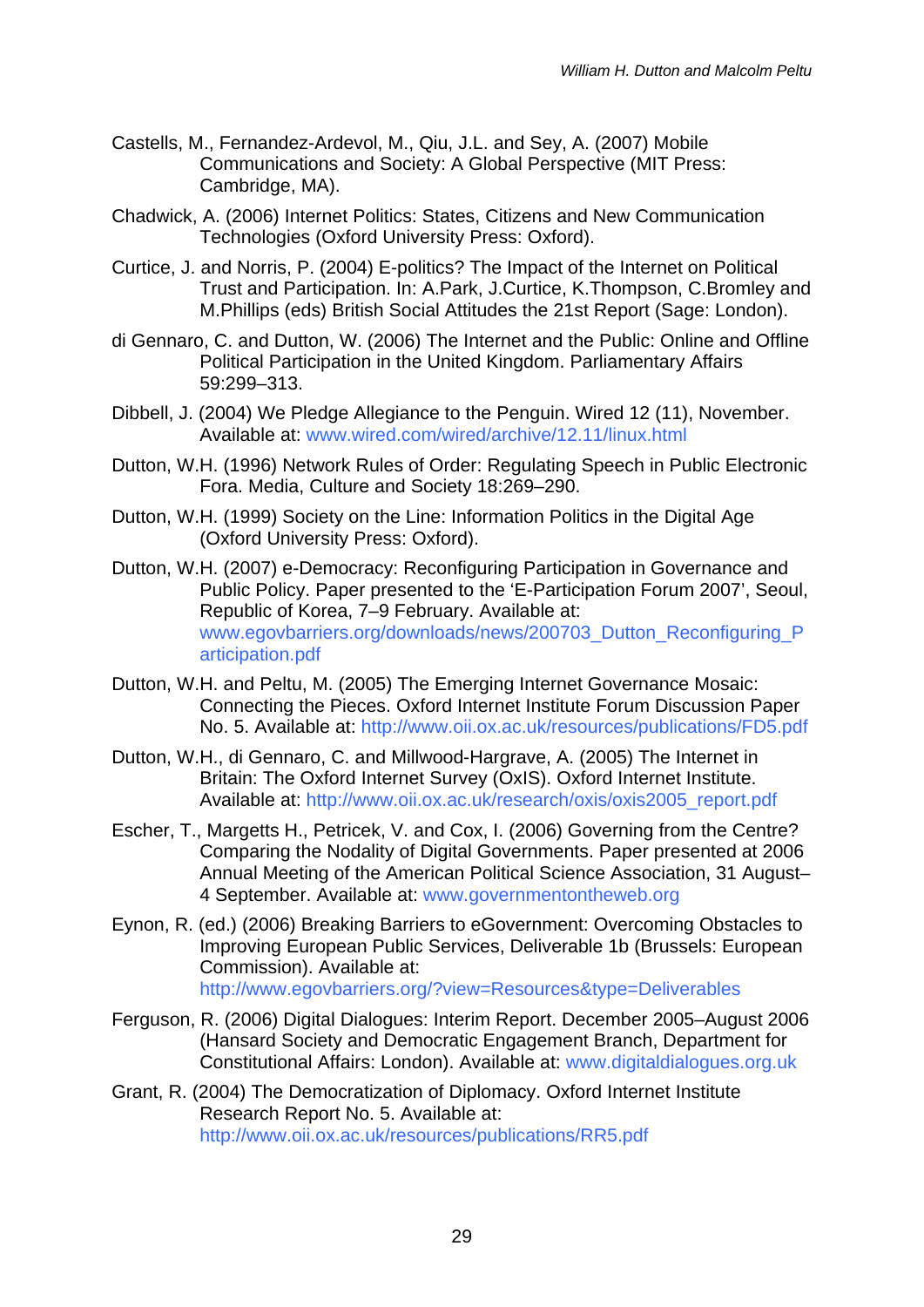- Grossman, L. (2006) Time's Person of the Year: You. Time, December 13. Available at: [www.time.com/time/magazine/article/0,9171,1569514,00.html](http://www.time.com/time/magazine/article/0,9171,1569514,00.html)
- Hari, J. (2007) When the Government Acts, Why do We Always Assume there is Something to Fear? The Independent, 15 January, 29. Available at: [comment.independent.co.uk/columnists\\_a\\_l/johann\\_hari/article2154828.e](http://comment.independent.co.uk/columnists_a_l/johann_hari/article2154828.ece) [ce](http://comment.independent.co.uk/columnists_a_l/johann_hari/article2154828.ece)
- Jenkins, H. and Thorburn, D. (eds) (2003) Democracy and New Media (MIT Press: Cambridge, MA).
- Johnson, D.R., Crawford, S.P. and Palfrey, J.G. (2004) The Accountable Net: Peer Production of Internet Governance. Virginia Journal of Law and Technology 9(3), Summer. Available at: <http://ssrn.com/abstract=529022>
- Leiner, B.M, Cerf, V.G., Clark D.D., Kahn, R.E., Kleinrock, L., Lynch, D.C., Postel, J., Roberts, L.G. and Wolff, S. (2003) A Brief History of the Internet (Internet Society: Reston, VA). Available at: <http://www.isoc.org/internet/history/brief.shtml>
- Lemos, R. (2007) From Legal Commons to Social Commons: Developing Countries and the Cultural Industry in the 21st Century. Draft paper to be presented at the Oxford Centre for Brazilian Studies. Available from the author at: [rlemos@fgv.br](mailto:rlemos@fgv.br)
- Lusoli, W., Ward, S. and Gibson, R. (2006) (Re)connecting Politics? Parliament, the Public and the Internet. Parliamentary Affairs 59:24–42.
- Margetts, H. (2006) E-Government in Britain—A Decade On. Parliamentary Affairs 59:250–265.
- Morris, N. (2007) Big Brother: What it Really Means in Britain Today. The Independent, 15 January, 1–2. Available at: [news.independent.co.uk/uk/politics/article2154844.ece](http://news.independent.co.uk/uk/politics/article2154844.ece)
- Nash, V. and Peltu, M. (2005) Innovative Pathways to the Next Level of e-Learning. Oxford Internet Institute Forum Discussion Paper No. 6.
- Sunstein, C.R. (2002) Republic.com (Princeton University Press: Princeton, NJ)
- von Hippel, E. (2005) Democratizing Innovation (MIT Press: Cambridge, MA). Available at: [web.mit.edu/evhippel/www/democ1.htm](http://web.mit.edu/evhippel/www/democ1.htm)
- Wheeler, B. (2006) Web 'Fuelling Crisis in Politics'. BBC News, 17 November. Available at: [news.bbc.co.uk/1/hi/uk\\_politics/6155932.stm](http://news.bbc.co.uk/1/hi/uk_politics/6155932.stm)
- Viacom (2007) Suit Seeks Court Ruling To Require YouTube And Google To Comply With Copyright Laws And Pay \$1 Billion In Damages. Press Release, 13 March (Viacom: New York). Available at: [www.viacom.com/view\\_release.jhtml?inID=10000040&inReleaseID=2276](http://www.viacom.com/view_release.jhtml?inID=10000040&inReleaseID=227614) [14](http://www.viacom.com/view_release.jhtml?inID=10000040&inReleaseID=227614)
- World Economic Forum (2007) Davos Participants to be Interviewed in Second Life; Open Forum Programme on a Wiki (World Economic Forum: Geneva). Available at:

[www.weforum.org/en/media/Latest%20Press%20Releases/AM07DavosC](http://www.weforum.org/en/media/Latest%20Press%20Releases/AM07DavosConversation) [onversation](http://www.weforum.org/en/media/Latest%20Press%20Releases/AM07DavosConversation)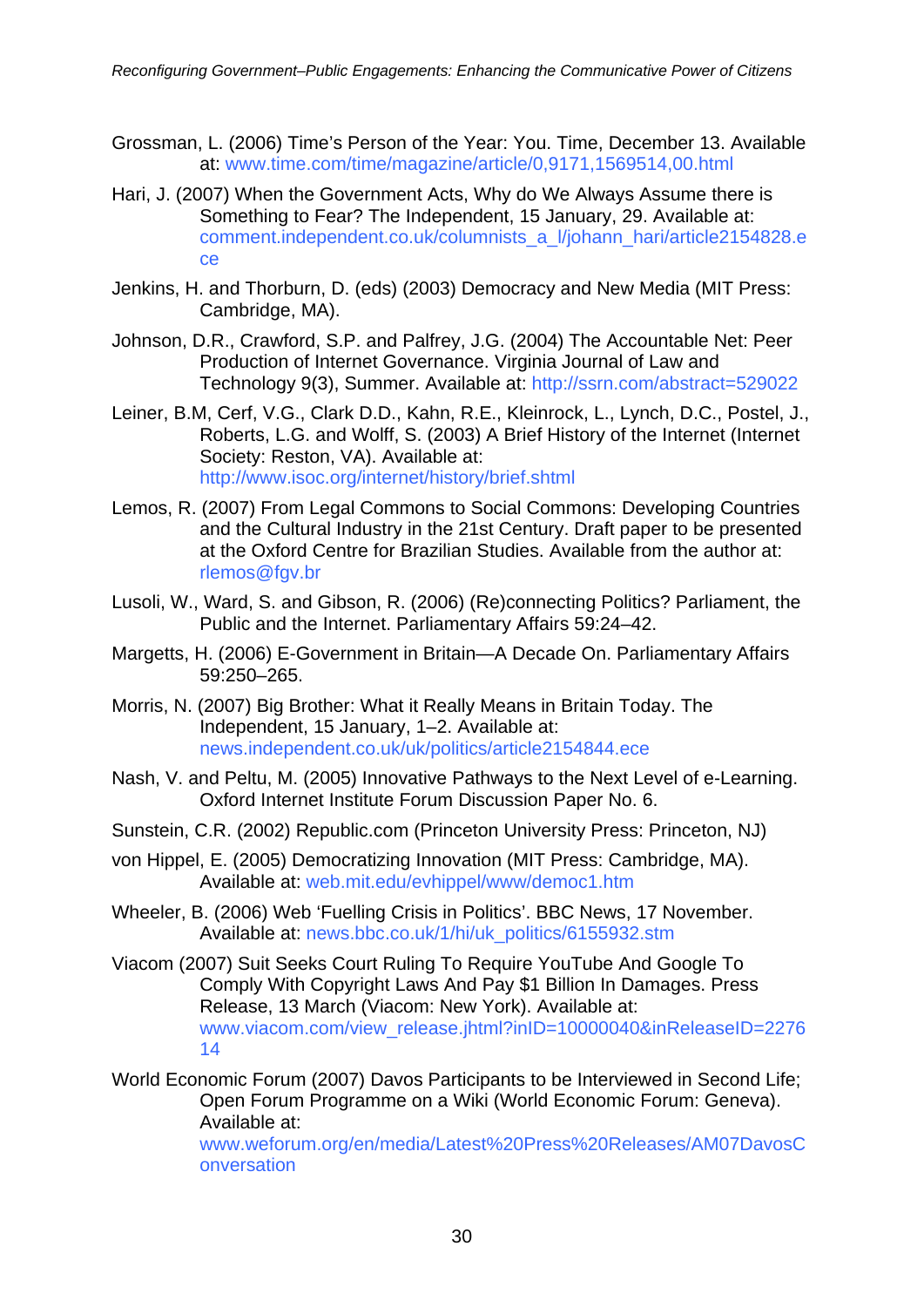<span id="page-30-0"></span>Zittrain, J. (2006) The Generative Internet. Harvard Law Review 119:1974–2040. Available at:<http://ssrn.com/abstract=847124>

# Appendix 1. Workshop participants

- Richard Allan, Head of Government Affairs for UK and Ireland, Cisco Systems
- Andrew Chadwick, Senior Lecturer in Political Science, Royal Holloway, University of London
- \*Cass Chideock, Assistant Director, Strategy & Policy Team, Delivery & Transformation Group, Cabinet Office
- Martin Dimov, Chevening Scholar, Oxford Internet Institute
- Bill Dutton, Director, Professor of Internet Studies, Oxford Internet Institute
- Tobias Escher, DPhil Student, Oxford Internet Institute
- Rebecca Eynon, Research Fellow, Oxford Internet Institute
- Ross Ferguson, Director, eDemocracy Programme, Hansard Society
- Gloria Flowers, Policy Advisor, Strategy & Policy Team, Delivery & Transformation Group, Cabinet Office
- Linda Frankland, Deputy Director, Oxford Internet Institute
- John Harrison, Edentity Ltd
- Ian Johnson, Head of Democratic Engagement Department of Constitutional Affairs
- Jimmy Leach, Head of Prime Minister's Office Web team
- Miriam Lips, Research Fellow, Oxford Internet Institute
- Helen Margetts, Director of Research, Professor of Society and the Internet, Oxford Internet Institute
- Kieren McCarthy, Freelance Journalist
- \*Pat McFadden, MP, Parliamentary Secretary, Cabinet Office (including responsibility for e-Government and Direct Gov websites)
- John Naughton, Professor of the Public Understanding of Technology, Faculty of Technology, The Open University
- Joe Organ, Research Fellow, Oxford Internet Institute
- \*\*John Palfrey, Clinical Professor of Law at Harvard Law School and Executive Director of the Berkman Center for Internet & Society at Harvard Law School
- Malcolm Peltu, Editorial Consultant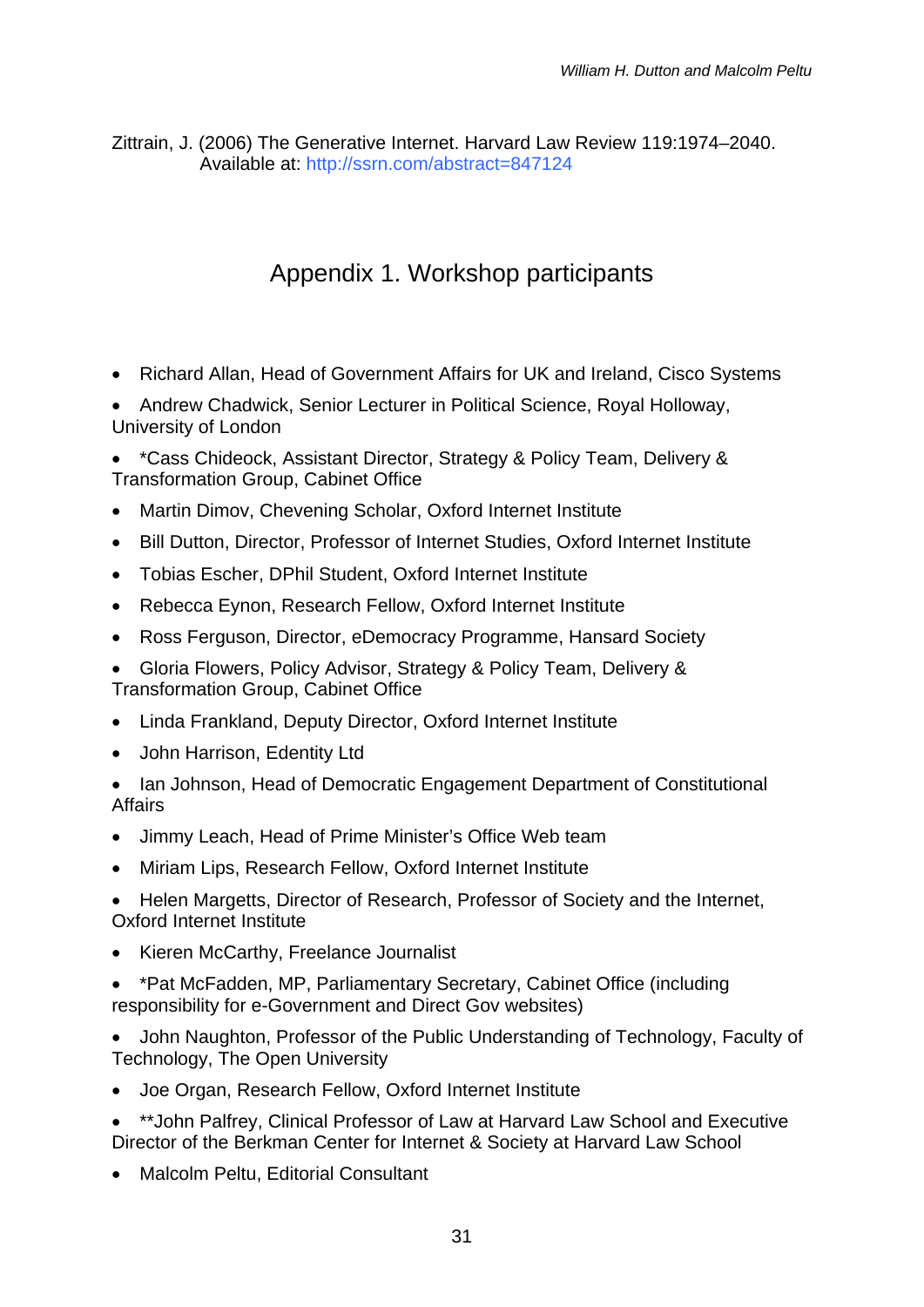- <span id="page-31-0"></span>• William Perrin, Director, Strategy & Policy Team, Delivery & Transformation Group, Cabinet Office
- Saverio Romeo, Consultant, Technopolis Ltd
- Marcelo Thompson, DPhil Student, Oxford Internet Institute
- Jo Twist, Senior Research Fellow, Digital Society & Media Institute for Public Policy Research (IPPR)
- Shefali Virkar, DPhil Student, Oxford Internet Institute
- Steve Ward, Research Fellow, Oxford Internet Institute
- \*Ben Wegg-Prosser, Director of Strategic Communications, No 10
- \*\*Jonathan Zittrain, Director of Graduate Studies, Professor of Internet Governance and Regulation, Oxford Internet Institute
- \* Participated via video link from 10 Downing Street
- \*\* Participated via video link from the Berkman Center

## Appendix II. Addresses for websites in the report

#### **Examples of typical Web 2.0 innovations**

ccMixter: [http://ccmixter.org](http://ccmixter.org/)  Chicago crime: [http://www.chicagocrime.org](http://www.chicagocrime.org/) Citizen Calling: [www.electoralcommission.org.uk/media](http://www.electoralcommission.org.uk/media-centre/newsreleasecampaigns.cfm/news/581)[centre/newsreleasecampaigns.cfm/news/581](http://www.electoralcommission.org.uk/media-centre/newsreleasecampaigns.cfm/news/581)  Creative Commons: [http://creativecommons.org](http://creativecommons.org/) Creative Commons Brazil: [http://creativecommons.org.br](http://creativecommons.org.br/)  Creative Archive Licence Group: [http://creativearchive.bbc.co.uk/archives/creative\\_archive\\_licence\\_group/](http://creativearchive.bbc.co.uk/archives/creative_archive_licence_group/) Digg: [http://digg.com](http://digg.com/) eBay: [www.ebay.co.uk/](http://www.ebay.co.uk/)  E-petitions (to 10 Downing Street): [http://petitions.pm.gov.uk](http://petitions.pm.gov.uk/) Facebook: [www.facebook.com](http://www.facebook.com/) Free Software Foundation: [www.fsf.org](http://www.fsf.org/) Global Voices Online: [www.globalvoicesonline.org](http://www.globalvoicesonline.org/) HearFromYourMP: [www.hearfromyourmp.com](http://www.hearfromyourmp.com/)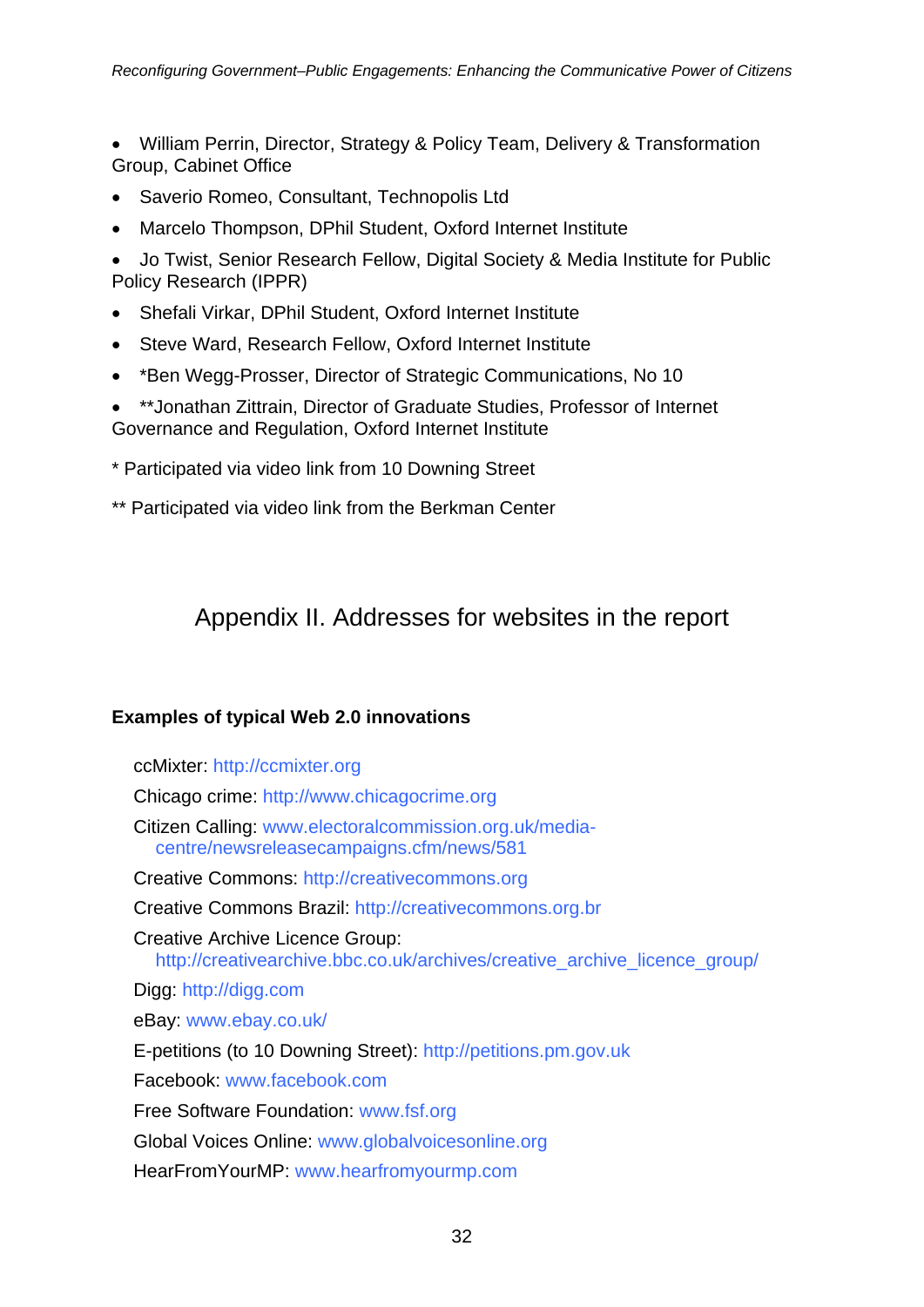<span id="page-32-0"></span>Miniclip: [www.miniclip.com](http://www.miniclip.com/) MySpace: [www.myspace.com](http://www.myspace.com/) Neighbourhood Fix-It: [www.neighbourhoodfixit.com](http://www.neighbourhoodfixit.com/) OhMyNews: [http://english.ohmynews.com](http://english.ohmynews.com/) Overmixter: <http://overmundo.com.br/overmixter> Overmundo: [www.overmundo.com.br](http://www.overmundo.com.br/) RateMyTeachers: [www.ratemyteachers.com](http://www.ratemyteachers.com/) SecondLife: [http://secondlife.com](http://secondlife.com/) Scottish Parliament: [http://epetitions.scottish.parliament.uk/list\\_petitions.asp](http://epetitions.scottish.parliament.uk/list_petitions.asp) TheyWorkForYou.com: [www.theyworkforyou.com](http://www.theyworkforyou.com/) YouTube: [www.youtube.com](http://www.youtube.com/) Who's Your Baghdaddy?: [www.uppermansblog.blogspot.com](http://www.uppermansblog.blogspot.com/) Wikipedia: [http://wikipedia.org](http://wikipedia.org/) Wikinews: [http://wikinews.org](http://wikinews.org/)

## **Other relevant websites and projects**

10 Downing Street (UK Prime Minister's Office): [http://www.number10.gov.uk;](http://www.number10.gov.uk/) petition on road pricing:<http://petitions.pm.gov.uk/traveltax/> Breaking the Barriers to eGovernment: [www.egovbarriers.org](http://www.oii.ox.ac.uk/research/publications.cfmwww.egovbarriers.org) DEMO-net: [www.demo-net.org/demo](http://www.demo-net.org/demo) Department for Work and Pensions forum: [www.welfarereformforum.net](http://www.welfarereformforum.net/) Direct Gov: [www.direct.gov.uk/](http://www.direct.gov.uk/) Electoral Commission e-democracy initiative: [www.electoralcommission.org.uk/toolkit/theme-listing.cfm/45](http://www.electoralcommission.org.uk/toolkit/theme-listing.cfm/45) EU Competitiveness and Innovation Programme: [www.alg](http://www.alg-europe.gov.uk/webroot/Policy/enterprise.htm)[europe.gov.uk/webroot/Policy/enterprise.htm](http://www.alg-europe.gov.uk/webroot/Policy/enterprise.htm) Food Standards Agency Web forum: [www.food.gov.uk/sfbbforum](http://www.food.gov.uk/sfbbforum) Government on the Web: [www.governmentontheweb.org](http://www.governmentontheweb.org/) International Centre for Local e-Democracy: [www.icele.org/site/index.php](http://www.icele.org/site/index.php) International Teledemocracy Centre (ITC), Napier University: [http://itc.napier.ac.uk](http://itc.napier.ac.uk/)  Lord Hutton Inquiry: [www.the-hutton-inquiry.org.uk](http://www.the-hutton-inquiry.org.uk/) MySociety: [www.mysociety.org](http://www.mysociety.org/) NHS Direct: [www.nhsdirect.nhs.uk](http://www.nhsdirect.nhs.uk/) OxIS (Oxford Internet Surveys): <http://www.oii.ox.ac.uk/microsites/oxis>

Personal Identification and Identity Management in New Modes of E-government (ESRC e-Society project): [www.york.ac.uk/res/e-society/projects/13.htm](http://www.york.ac.uk/res/e-society/projects/13.htm)